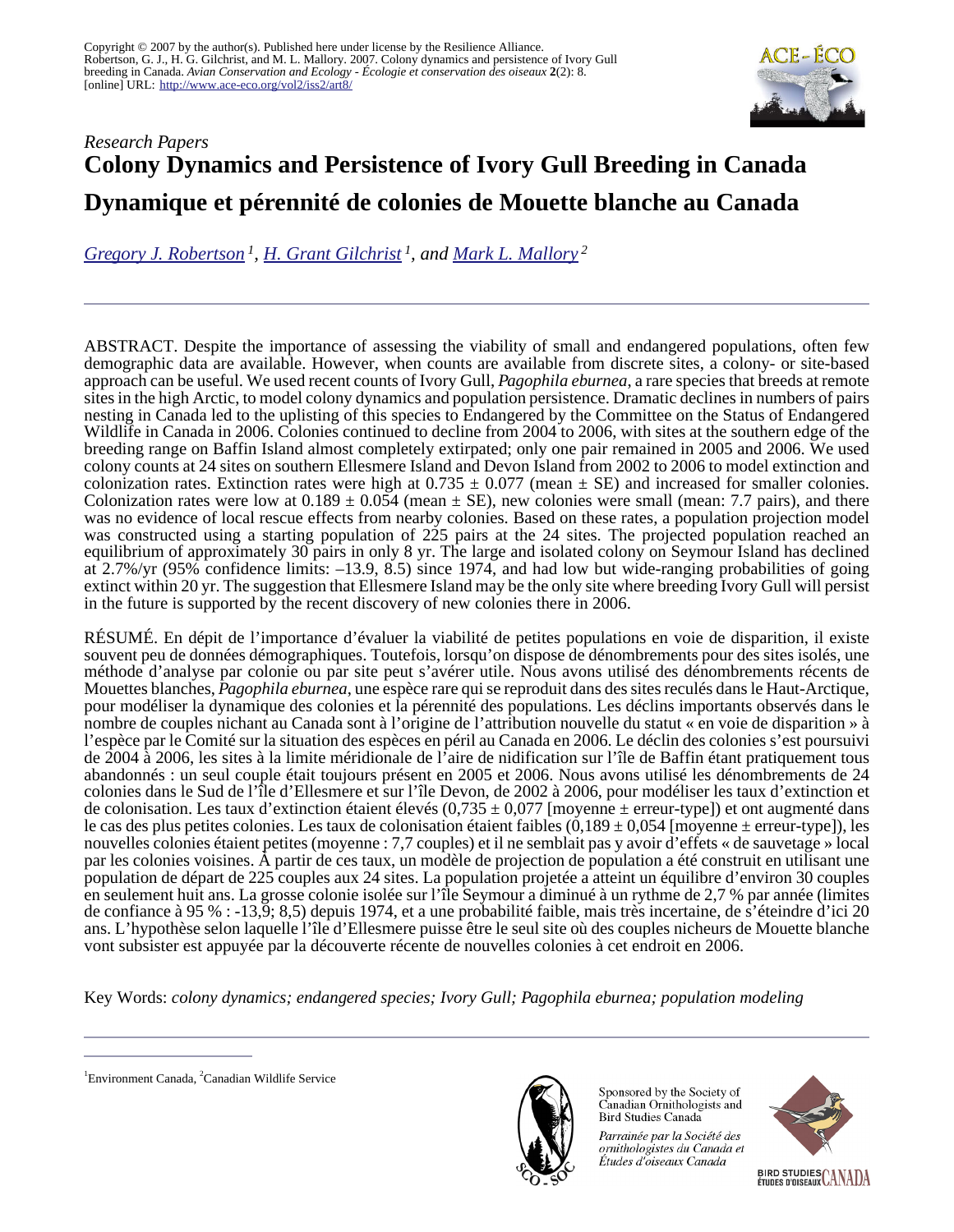## **INTRODUCTION**

For small and endangered populations, an assessment of their ability to persist can be an important tool to guide management and recovery efforts (Morris et al. 2002). Various forms of population viability analysis or population modeling are commonly used to assess the risk of local extinction and diagnose causes of population decline (Caswell 2001, Beissinger and McCullough 2002). A challenge for rare and endangered species is that detailed demographic data may not be available for any number of reasons such as logistics, expense, and the fact that disturbance involved with monitoring a species may impinge on its recovery (Morris and Doak 2002). Also, there remain concerns with the use of population persistence models, especially when data are sparse (Beissinger and Westphal 1998, Coulson et al. 2001).

In general, avian species are relatively easy to monitor and population modeling has been conducted using rich demographic data sets (Lande 1988, Wiese et al. 2004, Calvert et al. 2006, Koons et al. 2006). Esler (2000) showed that when birds exhibit spatial structure and site fidelity, important insights into avian population dynamics can be determined using a spatially explicit approach. Avian colony dynamics have been recently explored and have led to insights into where bird colonies are formed and how they persist in time and space (Erwin et al. 1998, Oro and Ruxton 2001, Barbraud et al. 2003, Chaulk et al. 2006). How local colony size and recent colony trends influence the ability of colonies to persist and the importance of rescue effects from nearby occupied colonies have all been considered (Barbraud et al. 2003, Martínez-Abraín et al. 2003, Chaulk et al. 2006). Although colonyor site-level analyses preclude detailed inferences about the demographic processes that are hampering the recovery of a population, they can provide more insight into the dynamics of a population than can analyses based simply on overall trends.

The Ivory Gull, *Pagophila eburnea,* is an Arctic species that breeds in the north Atlantic and Arctic oceans above the Arctic Circle and winters in the Atlantic and Pacific oceans near ice edges (Haney and MacDonald 1995). Breeding sites are generally discrete, either on nunataks (mountain peaks that project from glaciers), flat offshore islands, or windswept hills on gravel plateaus. In Canada, all breeding locations share the characteristics of

isolation from mammalian predators and support only Ivory Gull, i.e., there are no mixed-species colonies (Haney and MacDonald 1995).

Recent aerial surveys in Canada have shown a 70– 80% decline in Ivory Gull numbers from the 1980s to the early 2000s (Gilchrist and Mallory 2005), corroborating information received through local ecological knowledge (Mallory et al. 2003). These observations supported a recommended change in the status of the species from *special concern* to *endangered* in 2006 (Committee on the Status of Endangered Wildlife in Canada 2006). Given its remote breeding locations, detailed demographic data on the species are severely limited. For North America, a single estimate of adult survival based on recovery data was available spanning 28 yr (Stenhouse et al. 2004). Limited breeding success data were available for one site in the 1970s (MacDonald 1976, Haney and MacDonald 1995). There are no data on post-fledging and juvenile survival for this species. However, colony surveys have continued at most known sites from 2002 to 2006, providing an opportunity to examine the colony dynamics of this rare and declining species.

Our purpose was to evaluate the current colony site dynamics of Ivory Gull breeding in Canada. Specifically our objectives were: to provide updated information for 2004–2006 (earlier data are presented in Gilchrist and Mallory 2005) on the population status of Ivory Gull breeding in Canada; to assess colony extinction and colonization rates using data collected between 2002 and 2006; and to determine if extinction rates are related to colony size and whether rescue effects are possible. Finally, we evaluated whether these colonies can persist under the current conditions, including for the relatively large and isolated colony on Seymour Island using a separate and more traditional countbased assessment of the population trend and viability. Here, extinction rate is defined as the probability of an occupied site becoming unoccupied, and colonization rate is defined as the opposite. A number of mechanisms can lead to these transitions.

### **METHODS**

Prior to 2001, 33 Ivory Gull colonies were known to exist in Arctic Canada (Thomas and MacDonald 1987, Haney and MacDonald 1995); these had been discovered over several years. Beginning in 2002,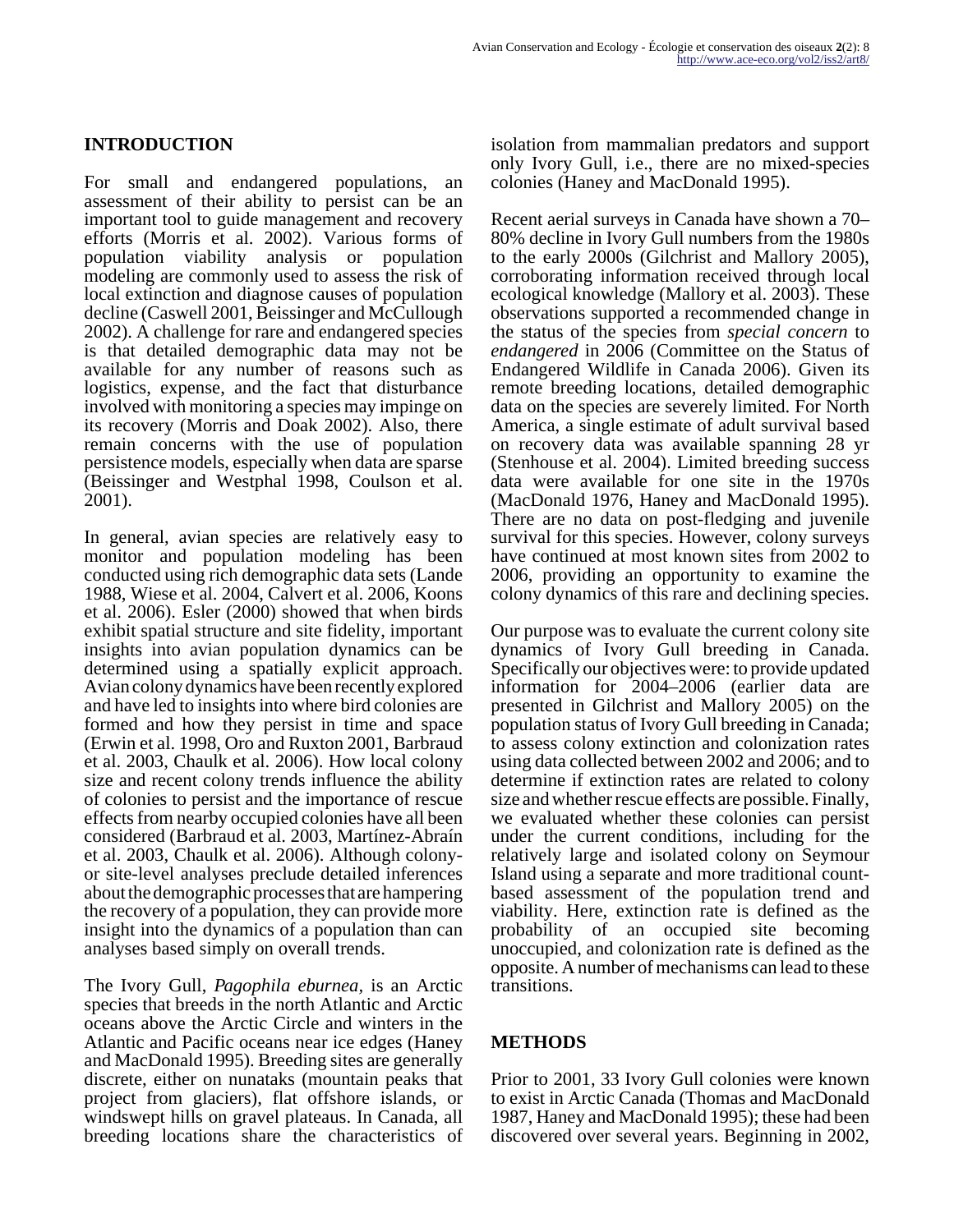we conducted annual, comprehensive surveys of the known breeding range in Canada. The results for 2002 and 2003 were presented elsewhere (Gilchrist and Mallory 2005) and increased the number of known colonies to 49. From 2004 to 2006, we continued to focus our surveys on these sites and nearby habitats (Fig. 1).

Because of their remote locations, all surveys were conducted by helicopter between 0900 and 1700 EDT, and survey dates occurred between 29 June and 16 July each year, which fell during the incubation stage. The weather was sunny with little cloud on all flights. We surveyed mountain nunataks by flying 80–100 m from cliff faces at 40–60 km/h in a Bell 206 L4 helicopter. We flew from one nunatak to the next, assuming that no birds nested on the glacial ice between them. Gulls were easily spotted; at the approach of the helicopter, some gulls remained on their nests, white against the dark rock, whereas others flew away from the cliff and circled over the colony, bright against the blue sky. When birds were spotted, the helicopter slowed to a hover so that all three crew members could count the numbers of individual birds sitting on cliff ledges and flying.

In every region in which we conducted surveys, we flew over alternative areas of suitable habitat to determine if the Ivory Gull had moved to nest elsewhere. We examined more than 300 alternate cliffs or nunataks across years, in addition to the known or new colonies. This coverage represents a significant portion of the potential breeding range because cliff and nunatak colonies are restricted to select granulite-facies granitoids, which are limited to southeastern Ellesmere Island and Devon Island (Frisch 1984*a,b,c*). In 2003, helicopter surveys were supplemented by fixed-wing transect surveys on the Brodeur Peninsula of Baffin Island (Gilchrist and Mallory 2005). Information on unoccupied locations was required to determine whether any detected population changes at colonies were the result of colony redistribution or numerical declines in the number of nesting birds.

We confirmed breeding by the observation of fresh nesting material or eggs. Counts for each colony represented the total number of birds observed; we could not distinguish between active, failed, or nonbreeders. One member of a breeding pair is always present at the nest during the breeding cycle (Mallory et al. in press), so active colonies will always have at least one bird present. For the purposes of our study, we assumed that one bird represented a breeding pair because the other member of the pair is generally away collecting nest material or foraging during incubation and chick rearing (Mallory et al. in press). This approach will overestimate the number of breeding pairs if both members of the pair are at the nest during the survey. Ideally, repeated surveys are preferred to assess the detection rates of colonies (MacKenzie et al. 2002) and estimate the variability in the counts (Morris and Doak 2002). The latter is done to remove sampling and observer variation from the true process or temporal variation. However, a variety of constraints, including the remote location of the breeding areas, appropriate weather for conducting surveys, the expense of helicopter time, and a desire to minimize disturbance at the colonies, made repeated surveys unfeasible for this species.

## **Data analysis**

Twenty-four colonies had at least one active breeding pair on Ellesmere Island and Devon Island from  $2002$  to 2006. Extinction and colonization rates were calculated based on these 24 colonies. To calculate these rates, the frequency of the event, i. e., extinction or colonization, was divided by the number of times the event could have occurred, with binomial error calculated in the standard manner. In this way, individual colonies could contribute more than one sample to the data set, and the rates have different sample sizes depending on the overall occupancy rate; i.e., if few colonies were occupied, few extinctions, but many colonizations, were possible. This approach is similar to that used by Barbraud et al. (2003) using the program MARK; however, we did not use MARK because we assumed that all colonies were detected.

To assess what factors were related to colonization or extinction rates, we used a generalized linear model approach with colony state (i.e., occupied or unoccupied) as a binomial response and colony site as a subject (Martínez-Abraín et al. 2003), using generalized estimating equations (GEE) available in PROC GENMOD in SAS version 9.1 (SAS Institute 2004). When a colony was occupied, the extinction probability in the subsequent year was modeled against the size of the colony (i.e., the number of birds counted at the site). For colonization rates, we examined whether colony isolation influenced the probability with which a colony was recolonized. This was indexed by the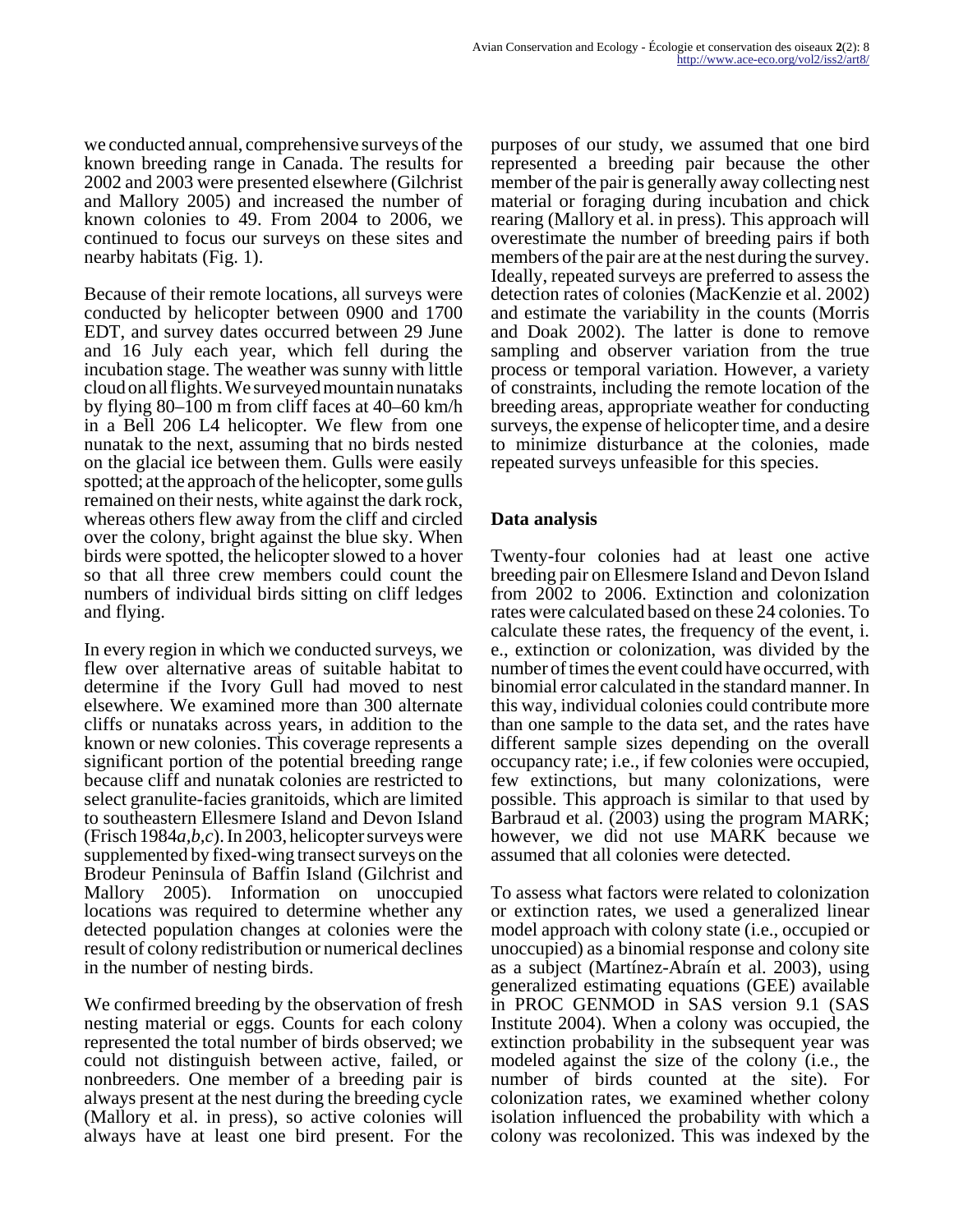

**Fig. 1.** Locations (circles) of Ivory Gull colonies in Arctic Canada. Stars represent human settlements.

number of colonies sites within 10 km, which we considered a reasonable dispersal distance for Ivory Gull (Bateson and Plowright 1959); in addition, a radius of 10 km provided a good range in the number of neaby colonies, from zero to seven. Simple descriptive statistics and colony size frequencies were also calculated for the 20 sites on southern Ellesmere Island and Devon Island that were counted every year from 2002 to 2006.

Because only four sites on Baffin Island had breeding birds present from 2003 to 2006, and only one pair remained by 2005 and 2006, meaningful analyses of factors related to extinction and

colonization rates were not possible. For the same reason, population models were not constructed for Baffin Island.

#### **Population models**

A colony-based model for southern Ellesmere Island and Devon Island was constructed using MATLAB software, using the values or functions presented in Table 1. Initial starting values for the population were taken from the first breeding census, usually 2002, because more birds were present at the beginning than at the end of the recent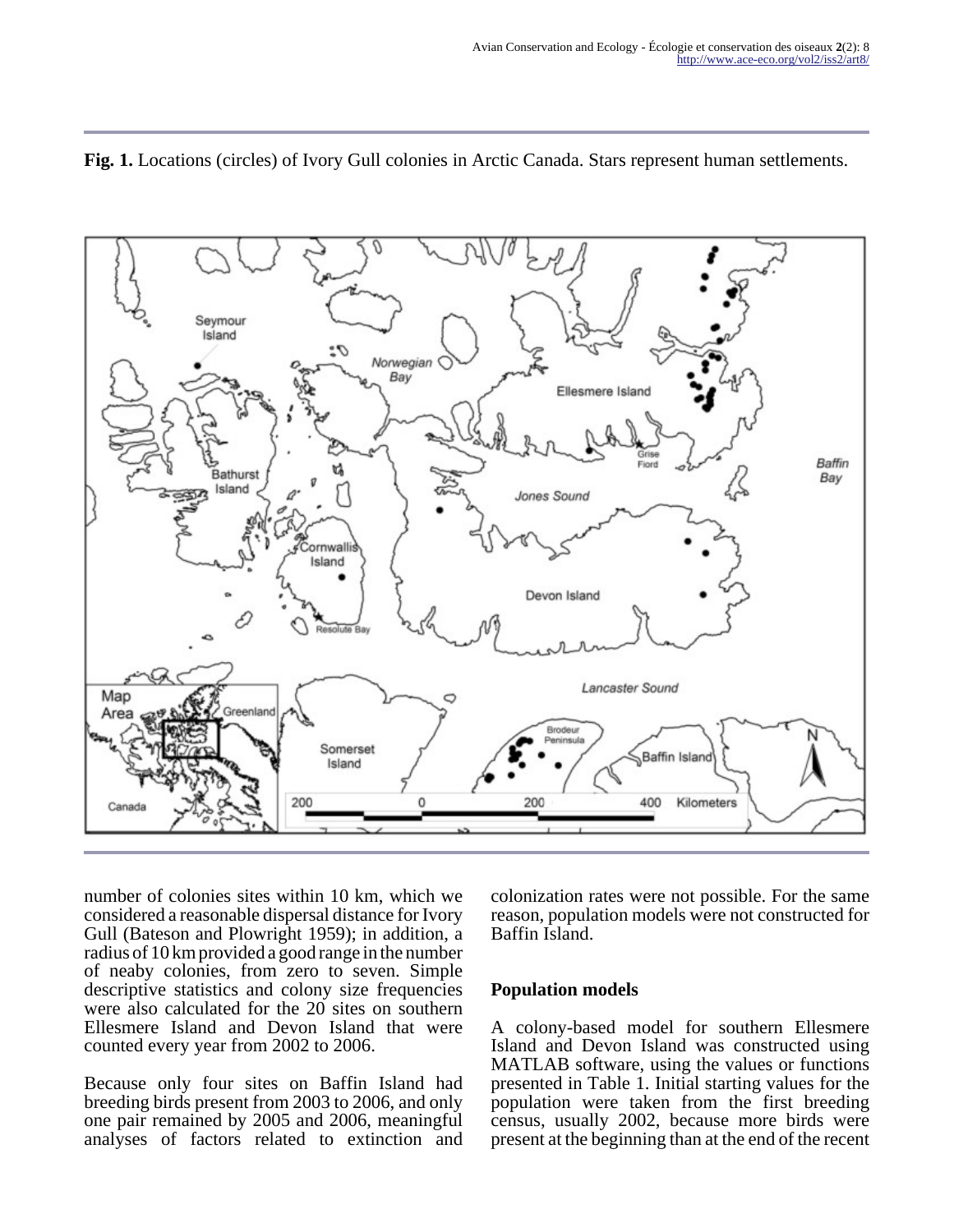census period, which provided optimistic starting values for the population. The starting population comprised 225 pairs. The model projected each colony through repeated time steps and evaluated whether it went extinct or persisted if previously occupied or was colonized if previously unoccupied by comparing the value provided for colonization rates or calculated for extinction rates based on the current population size (Table 1) with a randomly drawn number from a uniform distribution. The resulting colony sizes for colonies that persisted or were newly colonized were chosen randomly. In the case of colonies that persisted, a normal random deviate was drawn, multiplied by 0.132 (the SE of the function) and added to 0.755; the resulting value was multiplied by the colony size in the previous year. For colonies that were newly colonized, a set of skew-normal random deviates were chosen to reflect the right skew observed in the real data. These random deviates were extracted from [http://t](http://tango.stat.unipd.it/SN/index.html#se) [ango.stat.unipd.it/SN/index.html#se,](http://tango.stat.unipd.it/SN/index.html#se) based on work by Azzalini and Capitianio (1999). Any random values that resulted in colony sizes less than one were ignored. We assessed model sensitivity to determine the importance of the various parameters used in the model, i.e., extinction and colonization rates and sizes of new colonies and those that persisted. This was done by adding 10% to each starting value used in the model while holding all other values at their starting values and comparing the effect on the resulting output with the baseline output.

For Seymour Island, the largest and most persistent colony in Canada, a longer time series starting in 1974 was available. This colony was extant in all 11 surveys except 2002, so 10 counts were available for analysis. The count of zero in 2002 was not used because it merely represented that the population was not available to be counted in that year. Population growth rate and process variance was calculated following Morris and Doak (2002) for density-independent count-based data (based on Lande and Orzack 1988 and Dennis et al. 1991). Briefly, the mean  $(\mu)$  and variance  $(\sigma^2)$  of the log population growth rates were calculated by regressing the log population growth rates between subsequent counts at *i* and  $i + 1$  (i.e.,  $log[N_{i+1}/N_i]$ ) divided by the square root of the interval between *i* and *i* + 1 (i.e.,  $\sqrt{[t_{t+i} - t_i]}$ ) against  $\sqrt{(t_{t+i} - t_i)}$ . The term  $\sqrt{(t_{t+i} - t_i)}$  was required to address counts that were conducted  $> 1$  yr apart, which was the case in this data set. More sophisticated methods to assess process variance were not possible because of the gaps in the time series (e.g., Staples et al. 2004). Regression diagnostics were examined for possible outliers and evidence of serial autocorrelation. Again, following Morris and Doak (2002), values of  $\mu$  and  $\sigma^2$  were used to calculate the cumulative distribution function of the probability of extinction or quasi-extinction. Confidence limits of the cumulative distribution function were based on 5000 bootstraps of randomly drawn values of  $\mu$ and  $\sigma^2$  based on their confidence limits. Given that Ivory Gull will nest solitarily, an extinction threshold of only one pair was considered, as well as a larger quasi-extinction threshold of 10 pairs. The median time to the extinction and quasiextinction thresholds and the probability of reaching these thresholds after 20 yr were extracted from the cumulative distribution functions, along with their associated 95% confidence limits. In the case of the median times, the 95% confidence limits represent the earliest time when 0.5 (the median) was included in the 95% confidence limits of the cumulative distribution function.

# **RESULTS**

#### **Surveys: 2004–2006**

By the end of the 2006 surveys, we knew of 65 Ivory Gull colony locations that had been occupied at least once since 1974, which were distributed as follows: Seymour Island, 1; Cornwallis Island, 1; Devon Island, 5; Brodeur Peninsula of Baffin Island, 17; Ellesmere Island, 41 (Fig. 1 and Table 2). Ivory Gull was not present at 26 of these locations (Devon Island, 2; Baffin Island, 13; Ellesmere Island, 11) during any of the recent surveys from 2002 to 2006 (Table 2), and we were unable to access one very remote colony on Ellesmere Island where 15 Ivory Gulls were spotted in 1977 (Thomas and MacDonald 1987).

We compared colony size for the 29 sites where gulls were counted at least once prior to 1991 and at least once during our surveys from 2002 to 2006. Using the maximum number of birds observed at each colony in each time period, colony sizes were significantly larger (68.3  $\pm$  14.7 gulls, mean  $\pm$  SE) prior to 1991 compared to during our surveys (8.5  $\pm$  6.9 gulls; mean difference: 59.6  $\pm$  11.6 gulls; 95% CL: 32.0, 87.2). At every one of these colonies, the highest number of birds ever observed occurred before 1991. The sum of the maximum colony sizes between 1974 and 1990 was 1981 gulls, whereas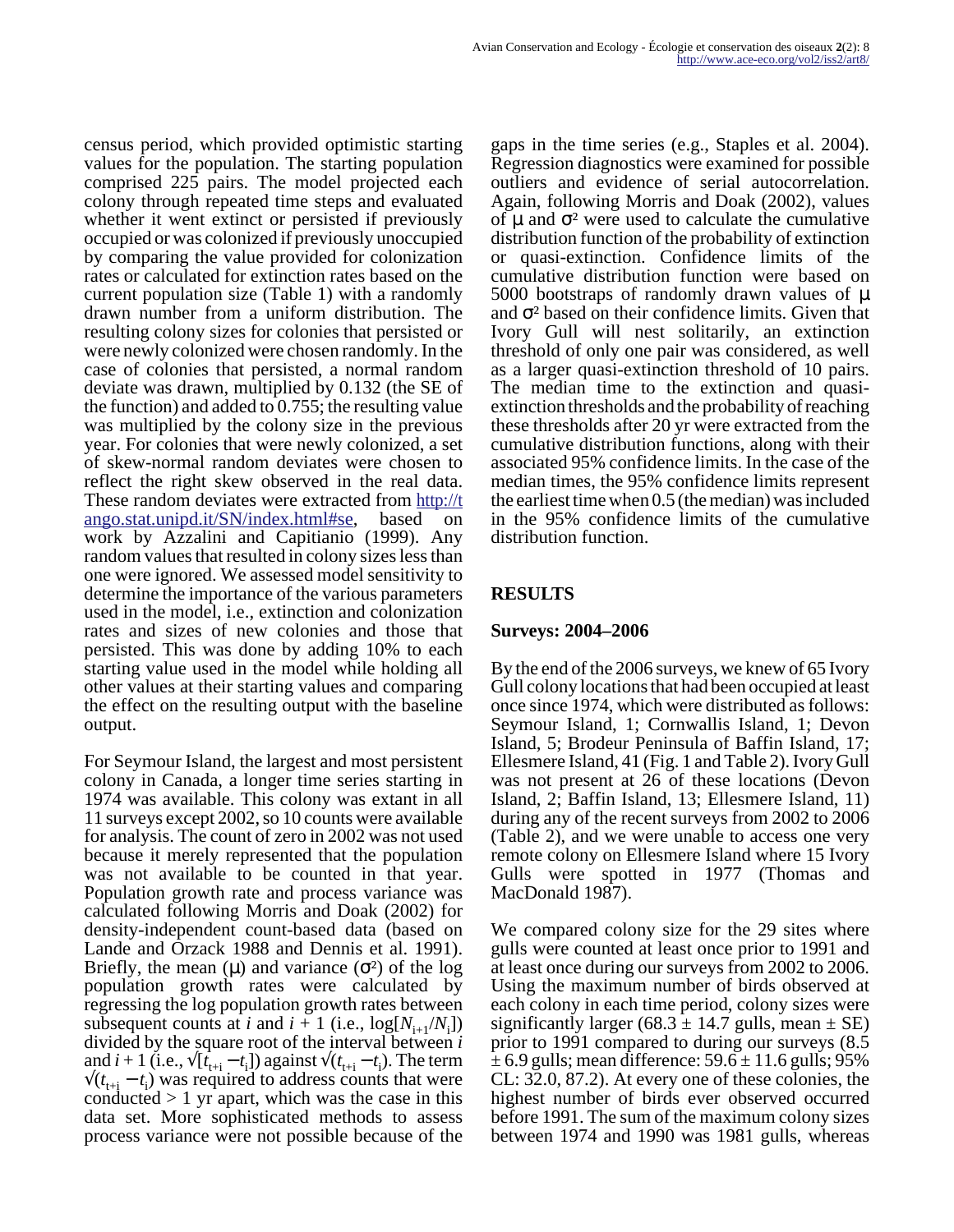**Table 1.** Parameters and their values or functions used to calculate their values used in the Ivory Gull colony persistence model for Ellesmere Island and Devon Island.

| Parameter                                 | Value or function                                                                         |  |  |  |  |
|-------------------------------------------|-------------------------------------------------------------------------------------------|--|--|--|--|
| Number of colonies                        | 24                                                                                        |  |  |  |  |
| Initial population size                   | 225 pairs in 17 occupied colonies;<br>$13 \pm 31$ pairs per occupied site (mean $\pm$ SD) |  |  |  |  |
| Probability of extinction                 |                                                                                           |  |  |  |  |
|                                           |                                                                                           |  |  |  |  |
|                                           | $p_{\text{ext}} = \frac{e^{-0.088 N_t + 2.100}}{1 + e^{-0.088 N_t + 2.100}}$              |  |  |  |  |
| Probability of colonization               | $0.189 \pm 0.054$ (mean $\pm$ SE)                                                         |  |  |  |  |
| Size of colonies that persist             | $N_{\text{t+1}} = 0.755 \pm 0.132 N_{\text{t}}$                                           |  |  |  |  |
| Size of colonies that are newly colonized | $7.7 \pm 12.3$ (mean $\pm$ SD; drawn from a skewed distribution)                          |  |  |  |  |
|                                           |                                                                                           |  |  |  |  |

these same colonies and nearby sites supported a maximum of 558 gulls during our surveys, representing a possible 72% decline in gulls from earlier counts.

In 2004, we found a new colony in east-central Ellesmere Island that supported 92 to 131 gulls in each of three years. In 2006, we found seven new colonies located several kilometres west of this site. Collectively, this cluster of eight colonies accounted for 697 Ivory Gull individuals in 2006, or 83% of the 842 birds that we observed that year, which was the maximum count in any recent year from 2002 to 2006. Given that we had only 1 yr of counts for these colonies, we did not include these colonies in our model for Ellesmere Island. Of these eight colonies, four had *Xanthoria* lichen and graminoids growing on the cliff below the gulls, which is a characteristic of established colonies (Gilchrist and Mallory 2005), indicating that these colonies had gone undetected in earlier surveys (Thomas and MacDonald 1987). The other four colonies appeared to be relatively new.

### **Colony dynamics**

At colonies that were surveyed each year from 2002 to 2006, Ivory Gull nesting on southern Ellesmere Island and Devon Island showed aggregated distributions, as indicated by high coefficients of dispersion (CD: variance to mean ratio) in colony size (Fig. 2). Although the time series is short, it also appeared that the birds became more aggregated over time, as indicated by higher CDs and lower numbers of sites occupied.

For the sites that had one breeding pair from 2003 to 2006 on Baffin Island, there were five opportunities for colonies to go extinct, and in four cases they did  $(0.80 \pm 0.20, \text{mean} \pm \text{SE}).$ Colonizations were possible in seven instances and occurred twice  $(0.29 \pm 0.18)$ . In both cases, only one pair occupied a previously unoccupied site.

For southern Ellesmere Island and Devon Island colonies, colony extinction was possible in 34 cases and occurred in 25 cases (0.735  $\pm$  0.077, mean  $\pm$ SE). Colonization events were rarer, with 10 (0.189  $\pm$  0.054, mean  $\pm$  SE) actual colonizations out of 53 possible colonizations. As expected, the probability of extinction decreased with increasing colony size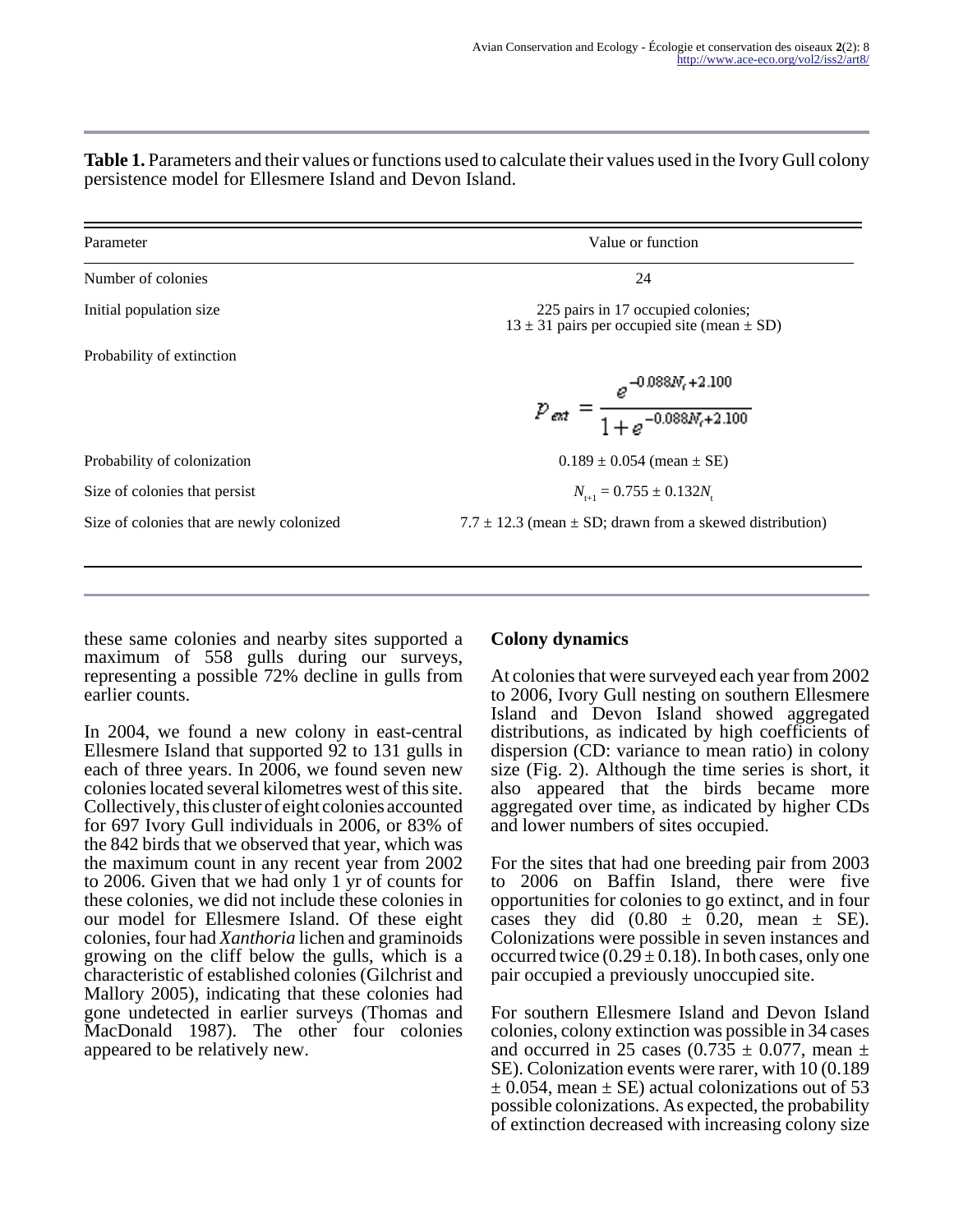| Island    | Latitude | Longitude | Birds counted at the colony | Maximum size     |                  |                |
|-----------|----------|-----------|-----------------------------|------------------|------------------|----------------|
|           |          |           | 2004                        | 2005             | 2006             |                |
| Ellesmere | 76.38    | 84.97     | $\boldsymbol{0}$            | $\boldsymbol{0}$ | $\boldsymbol{0}$ | 287            |
| Ellesmere | 76.71    | 80.13     | $\boldsymbol{0}$            | $\boldsymbol{0}$ | $\boldsymbol{0}$ | $70\,$         |
| Ellesmere | 76.80    | 80.26     | $\boldsymbol{0}$            | $\boldsymbol{0}$ | $\boldsymbol{0}$ | 90             |
| Ellesmere | 77.18    | 79.59     | $\boldsymbol{0}$            | $\overline{2}$   | $\boldsymbol{0}$ | $\overline{4}$ |
| Ellesmere | 76.86    | 79.75     | $\boldsymbol{0}$            | $\boldsymbol{0}$ | $\boldsymbol{0}$ | $20\,$         |
| Ellesmere | 76.83    | 79.85     | $\boldsymbol{0}$            | $\boldsymbol{0}$ | $\boldsymbol{0}$ | 19             |
| Ellesmere | 76.82    | 79.84     | $\boldsymbol{0}$            | $\boldsymbol{0}$ | $\boldsymbol{0}$ | $20\,$         |
| Ellesmere | 76.80    | 79.92     | $\boldsymbol{0}$            | $\boldsymbol{0}$ | $\boldsymbol{0}$ | $28\,$         |
| Ellesmere | 76.76    | 79.92     | $\boldsymbol{0}$            | $\boldsymbol{0}$ | $\boldsymbol{0}$ | $28\,$         |
| Ellesmere | 76.73    | 79.90     | $\boldsymbol{0}$            | $\boldsymbol{0}$ | $\boldsymbol{0}$ | $\sqrt{2}$     |
| Ellesmere | 76.71    | 80.00     | $\boldsymbol{0}$            | $\boldsymbol{0}$ | $\boldsymbol{0}$ | $\overline{2}$ |
| Ellesmere | 76.69    | 80.06     | $\boldsymbol{0}$            | $\mathbf{1}$     | $\boldsymbol{0}$ | 11             |
| Ellesmere | 76.79    | 80.42     | $\boldsymbol{0}$            | $\boldsymbol{0}$ | $\boldsymbol{0}$ | 70             |
| Ellesmere | 77.44    | 79.35     | $\boldsymbol{0}$            | $\boldsymbol{0}$ | $\boldsymbol{0}$ |                |
| Ellesmere | 77.45    | 79.23     | $\boldsymbol{0}$            | $\boldsymbol{0}$ | $\boldsymbol{0}$ | 125            |
| Ellesmere | 77.32    | 79.17     | $\boldsymbol{0}$            | $\boldsymbol{0}$ | $\boldsymbol{0}$ |                |
| Ellesmere | 77.72    | 78.35     | $\boldsymbol{0}$            | $\boldsymbol{0}$ | $\boldsymbol{0}$ |                |
| Ellesmere | 77.73    | 78.37     | $\overline{2}$              | $\mathbf{0}$     | $\boldsymbol{0}$ | $\sqrt{2}$     |
| Ellesmere | 77.76    | 78.45     | $\boldsymbol{0}$            | $\boldsymbol{0}$ | $\boldsymbol{0}$ |                |
| Ellesmere | 77.75    | 78.32     | $\boldsymbol{0}$            | $\boldsymbol{0}$ | $\boldsymbol{0}$ |                |
| Ellesmere | 77.77    | 78.23     | 50                          | 23               | $\boldsymbol{0}$ | $50\,$         |
| Ellesmere | 77.72    | 78.35     | $\sqrt{2}$                  | $\boldsymbol{0}$ | $\boldsymbol{0}$ | $\overline{2}$ |
| Ellesmere | 77.73    | 78.38     | 42                          | $\mathbf{1}$     | $\boldsymbol{0}$ | 42             |
| Ellesmere | 77.12    | 79.89     | $\boldsymbol{0}$            | $\boldsymbol{0}$ | $\boldsymbol{0}$ | $\mathbf{1}$   |
| Ellesmere | 77.06    | 79.94     | $\boldsymbol{0}$            | $\boldsymbol{0}$ | $\boldsymbol{0}$ | $\overline{2}$ |

**Table 2.** Ivory Gull colony locations, counts in 2004–2006, and maximum recorded colony sizes from surveys or literature.

(con'd)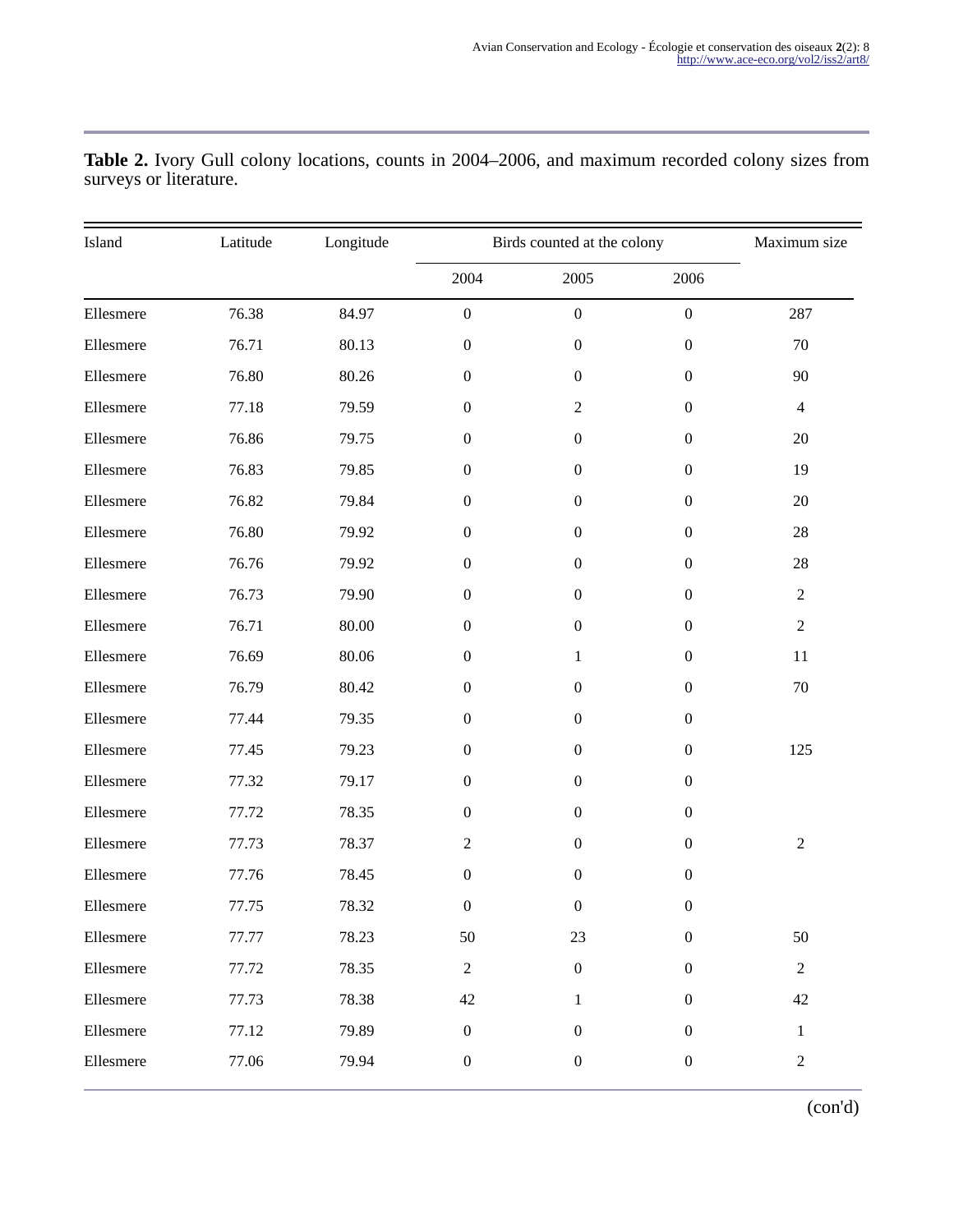| Ellesmere  | 77.12 | 79.91  |                  |                  | $\boldsymbol{0}$ | $\,1$          |
|------------|-------|--------|------------------|------------------|------------------|----------------|
| Ellesmere  | 77.12 | 79.93  | $\boldsymbol{0}$ |                  | $\boldsymbol{0}$ |                |
| Ellesmere  | 77.17 | 79.33  | $\boldsymbol{0}$ | $\boldsymbol{0}$ | $\boldsymbol{0}$ | $50\,$         |
| Ellesmere  | 76.94 | 80.51  |                  | $\boldsymbol{0}$ | $\boldsymbol{0}$ |                |
| Ellesmere  | 76.94 | 80.52  | $\boldsymbol{0}$ | $\boldsymbol{0}$ | $\boldsymbol{0}$ | 60             |
| Ellesmere  | 77.02 | 80.59  | $\boldsymbol{0}$ | $\boldsymbol{0}$ | $\boldsymbol{0}$ | $\mathbf{1}$   |
| Ellesmere  | 77.02 | 80.57  | $\boldsymbol{0}$ | $\boldsymbol{0}$ | $\boldsymbol{0}$ | 24             |
| Ellesmere  | 79.97 | 76.92  |                  |                  |                  | 15             |
| Ellesmere  | 78.18 | 78.83  | 131              | 92               | 100              | 131            |
| Ellesmere  | 77.65 | 78.67  |                  |                  | 25               | 25             |
| Ellesmere  | 76.91 | 80.29  |                  |                  | $\sqrt{2}$       | $\sqrt{2}$     |
| Ellesmere  | 78.13 | 79.02  |                  |                  | 150              | 150            |
| Ellesmere  | 78.08 | 79.12  |                  |                  | $20\,$           | 20             |
| Ellesmere  | 77.82 | 79.60  |                  |                  | 150              | 150            |
| Ellesmere  | 77.93 | 79.44  |                  |                  | 200              | 200            |
| Ellesmere  | 77.94 | 79.47  |                  |                  | 50               | 50             |
| Devon      | 75.47 | 81.37  | $\boldsymbol{0}$ | $\boldsymbol{0}$ | $\boldsymbol{0}$ | 25             |
| Devon      | 75.34 | 80.74  | $\boldsymbol{0}$ | $\sqrt{2}$       | $\mathbf{1}$     | 30             |
| Devon      | 74.95 | 81.00  | $\boldsymbol{0}$ |                  |                  | 30             |
| Devon      | 75.80 | 90.82  |                  | 3                | $\boldsymbol{0}$ | $\mathfrak{Z}$ |
| Devon      | 74.77 | 80.70  |                  |                  |                  | $\sqrt{6}$     |
| Seymour    | 76.80 | 101.27 | 120              | 110              | 143              | 351            |
| Cornwallis | 75.08 | 94.25  |                  | 7                | $\boldsymbol{0}$ | 7              |
| Baffin     | 73.66 | 87.48  | $\boldsymbol{0}$ | $\boldsymbol{0}$ | $\boldsymbol{0}$ | $75\,$         |
| Baffin     | 73.66 | 87.55  | $\boldsymbol{0}$ | $\boldsymbol{0}$ | $\boldsymbol{0}$ | 175            |
| Baffin     | 73.62 | 87.66  | $\boldsymbol{0}$ | $\boldsymbol{0}$ | $\boldsymbol{0}$ | $\sqrt{6}$     |
| Baffin     | 73.64 | 87.61  | $\boldsymbol{0}$ | $\boldsymbol{0}$ |                  | 37             |
| Baffin     | 73.58 | 87.87  | $\boldsymbol{0}$ | $\boldsymbol{0}$ | $\boldsymbol{0}$ | $45\,$         |
| Baffin     | 73.48 | 87.77  | $\boldsymbol{0}$ | $\boldsymbol{0}$ | $\boldsymbol{0}$ | 13             |
| Baffin     | 73.47 | 87.90  | $\boldsymbol{0}$ | $\boldsymbol{0}$ | $\boldsymbol{0}$ | $\bf 84$       |
|            |       |        |                  |                  |                  |                |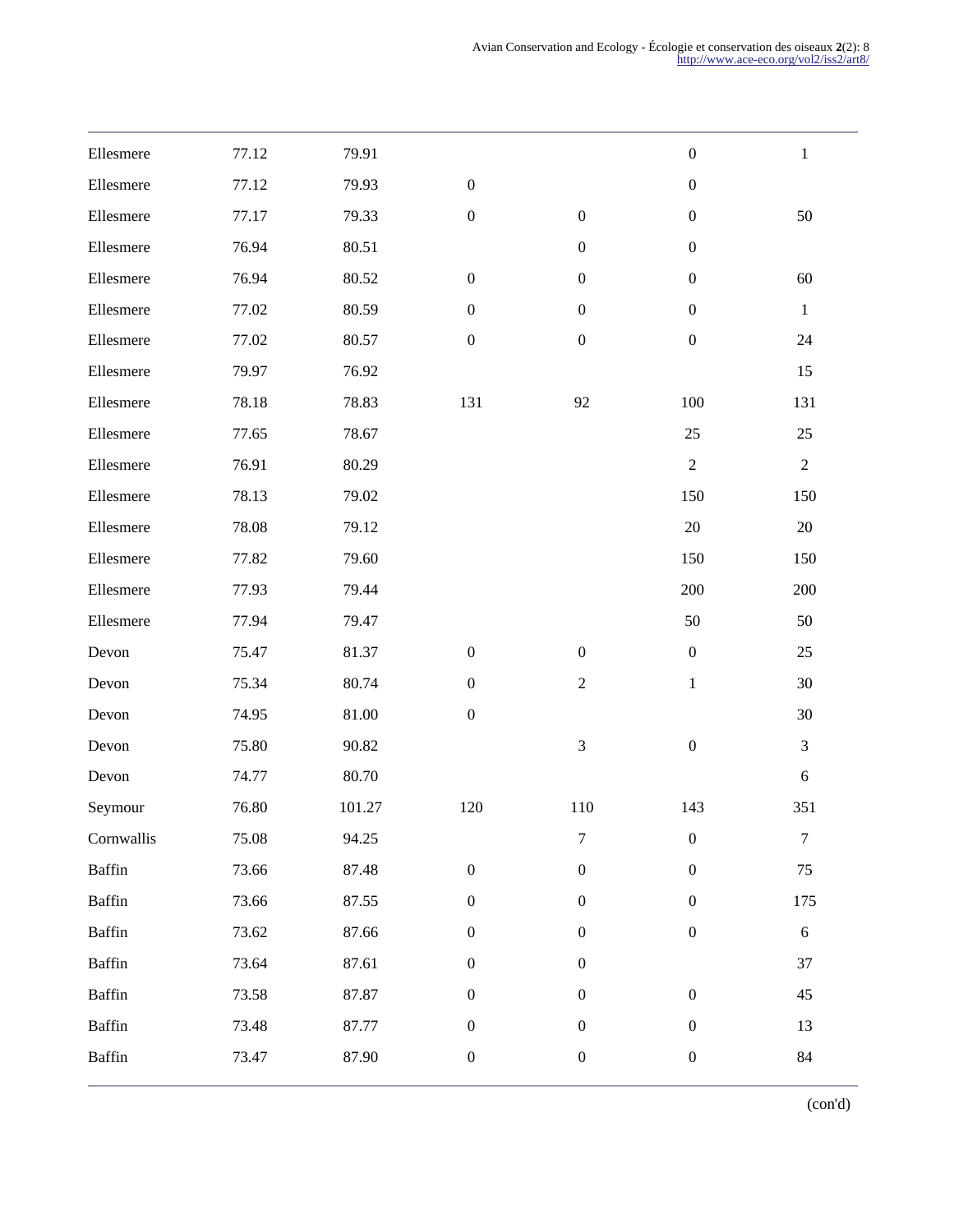| <b>Baffin</b> | 73.31 | 88.63 | $\boldsymbol{0}$ | $\boldsymbol{0}$ | $\boldsymbol{0}$ | 130 |
|---------------|-------|-------|------------------|------------------|------------------|-----|
| <b>Baffin</b> | 73.30 | 88.57 | $\boldsymbol{0}$ | $\boldsymbol{0}$ | $\boldsymbol{0}$ | 45  |
| <b>Baffin</b> | 73.27 | 88.65 | $\boldsymbol{0}$ | $\boldsymbol{0}$ | $\boldsymbol{0}$ | 25  |
| Baffin        | 73.53 | 87.67 | $\boldsymbol{0}$ | $\boldsymbol{0}$ |                  | 18  |
| <b>Baffin</b> | 73.53 | 87.87 | $\boldsymbol{0}$ | $\boldsymbol{0}$ | $\theta$         | 30  |
| <b>Baffin</b> | 73.51 | 86.91 | $\boldsymbol{0}$ | $\boldsymbol{0}$ | $\boldsymbol{0}$ | 35  |
| Baffin        | 73.65 | 87.30 |                  | $\boldsymbol{0}$ | $\boldsymbol{0}$ | 20  |
| <b>Baffin</b> | 73.32 | 87.91 | 54               | $\boldsymbol{0}$ |                  | 55  |
| <b>Baffin</b> | 73.42 | 86.35 | $\boldsymbol{0}$ | $\boldsymbol{0}$ | $\boldsymbol{0}$ | 26  |
| <b>Baffin</b> | 73.42 | 87.55 | $\boldsymbol{0}$ | $\boldsymbol{0}$ | $\boldsymbol{0}$ | 7   |
|               |       |       |                  |                  |                  |     |

*Note:* For cases for which the maximum size is absent, the colonies are known from the literature, but original counts were not available and no gulls were observed in 2002–2006.

(β = −0.088, 95% CL: −0.145, −0.031, *n* = 34; Fig. 3). There was no detectable relationship between the probability of colonization and the number of colony sites within 10 km ( $\beta$  = 0.019, 95% CL: −0.278, 0.316, *n* = 53).

For colonies that persisted, previous colony size was regressed on current colony size using a model with no intercept; the slope of this relationship was 0.755  $\pm$  0.132 (mean  $\pm$  SE; *n* = 9). Thus, on average, colonies were approximately three-quarters of the size that they were in the previous year. For colonies that were newly established, we calculated a mean size of  $7.7 \pm 12.3$  gulls (mean  $\pm$  SD; median: 3.5, range: 1–42), and there was a large right skew in the distribution.

### **Model projections**

Given the analysis of extinction and colonization rates, we used a function that depended on colony size to model colony extinction rates while colonization rates were held constant across all colonies. We provide an example of 10 randomly chosen runs along with the average trajectory of 5000 runs (Fig. 4). At first, the population declines steeply, reaching an equilibrium of about 30 pairs

after 8 yr. Individual runs showed the same general pattern, with higher fluctuations once the equilibrium was reached after 8 yr. This equilibrium value is likely artificial because colonization rates would be expected to decline as the overall population size decreases, unless all colonizations were coming from outside the area, and the population eventually becomes extinct.

The model was relatively insensitive to increases of 10% in the input values. Increasing the colonization rate and size of newly formed colonies and decreasing the extinction rate resulted in minor changes; the time to reach the equilibrium was delayed by 1 yr (i.e., 9 yr) and the equilibrium number of birds was somewhat larger, i.e., by 32– 34 pairs. The model was most sensitive to increases in the size of colonies that persisted; the equilibrium value remained the same, but the decline in total population size was slowed, reaching the equilibrium in 13 yr.

### **Seymour Island**

From 1974 to 2006,  $\mu$  (or log $\lambda$ ) was estimated at −0.0271 with 95% confidence limits that bound 0 (−0.1389, 0.0847). The process variance, σ², was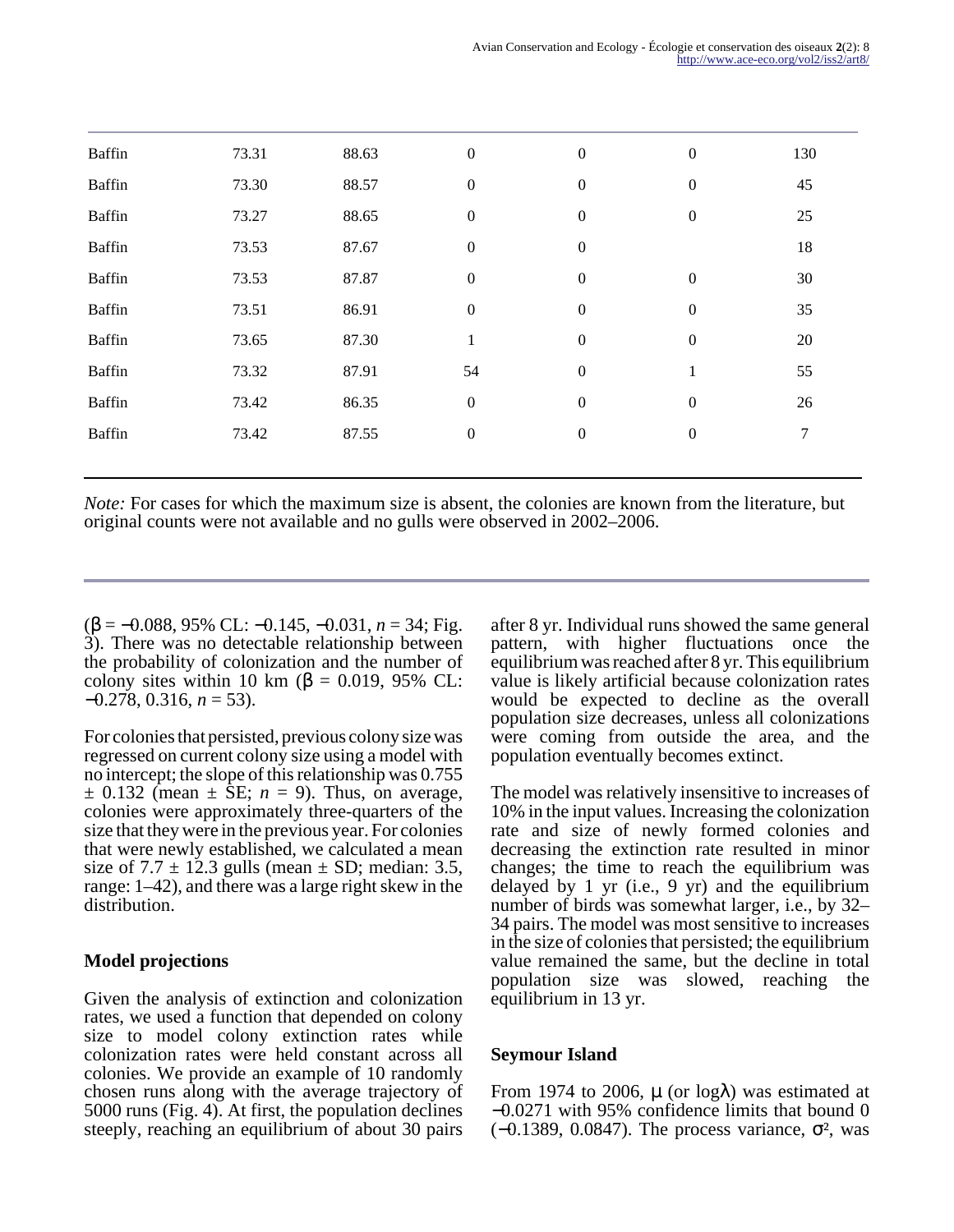**Fig. 2.** Colony size distributions and descriptive statistics for Ivory Gull nesting on Devon Island and southern Ellesmere Island in 2002–2006. Only colonies that were counted every year were included (*n* = 20). CD is the coefficient of dispersion (variance to mean ratio).

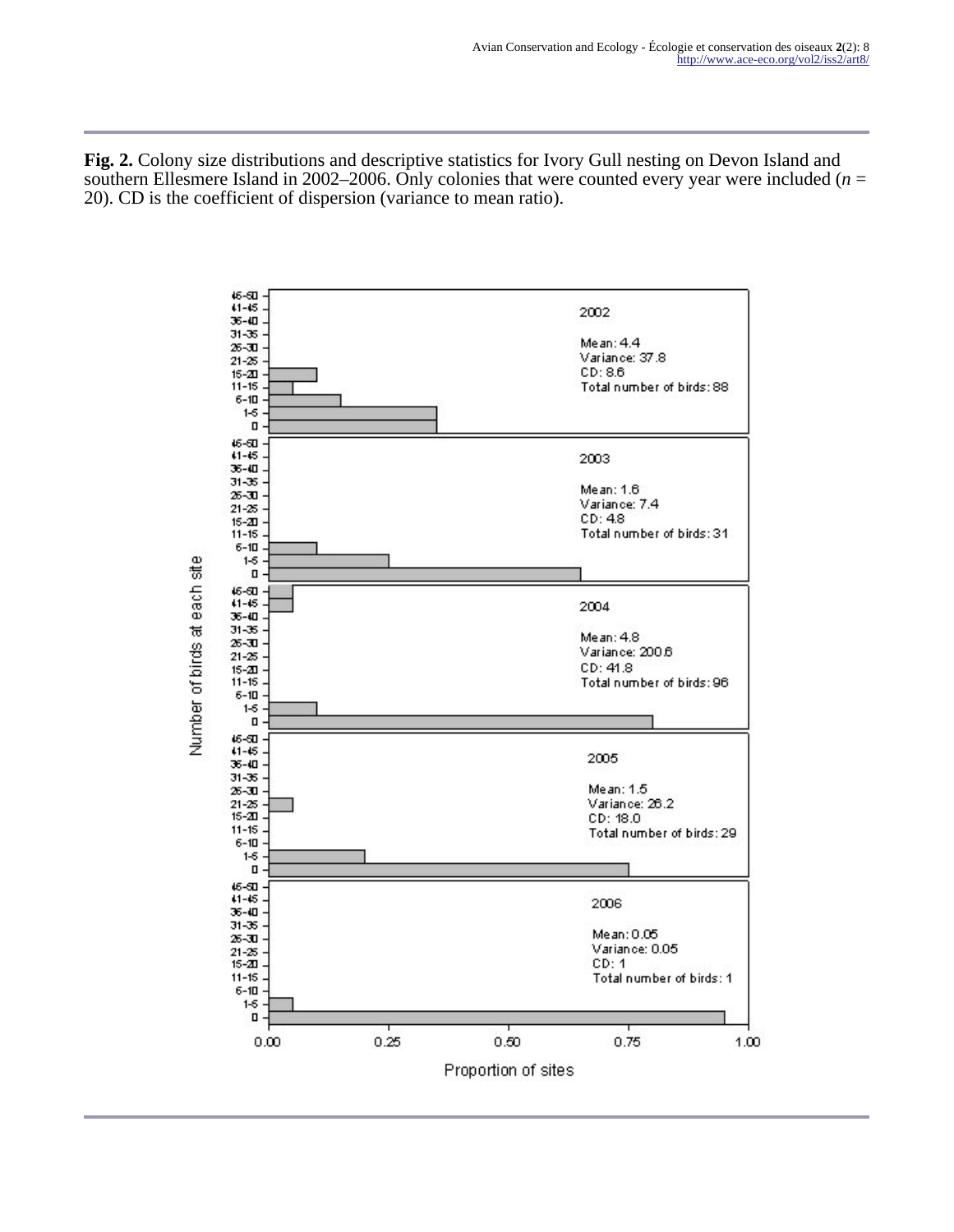**Fig. 3.** Sizes and extinction rates of Ivory Gull colonies on Ellesmere Island and Devon Island in 2002– 2006. Circles represent actual observations; the curve is a fitted binomial regression.



0.0752, with 95% confidence limits that did not bound 0 (0.0329, 0.3115). Regression diagnostics indicated that the long spans without data did not overly influence the results; rather, the large increase in gulls from 1983 to 1984 (225 to 351 gulls) and the large decline from 2003 to 2004 (200 to 120 gulls; Fig. 5) had the largest influences, indicated by studentized residuals  $> 2$ . There was little indication of first-order autocorrelation in the time series  $(r = -0.102)$ . However, because of the gaps in the time series between 1977 and 1983 and between 1984 and 2003 and the limited data series, the interpretation of autocorrelation coefficients is difficult.

Based on these values of  $\mu$  and  $\sigma^2$  and their confidence limits, the median time to extinction

(one pair) for Seymour Island is 145 yr (95% CL: 31,  $∞$ ; there was no time at which the population had a 50% chance of extinction at its lower 95% confidence limit), and the median time to a quasiextinction threshold of 10 pairs is 66 yr (95% CL: 15, ∞). By 20 yr, the population had a probability of 0.0003 of reaching only one pair and a probability of 0.0728 of reaching 10 pairs, although there were extremely wide confidence limits on these estimates (0.0000, 0.2472 for a threshold of one pair; 0.0000, 0.6460 for 10 pairs).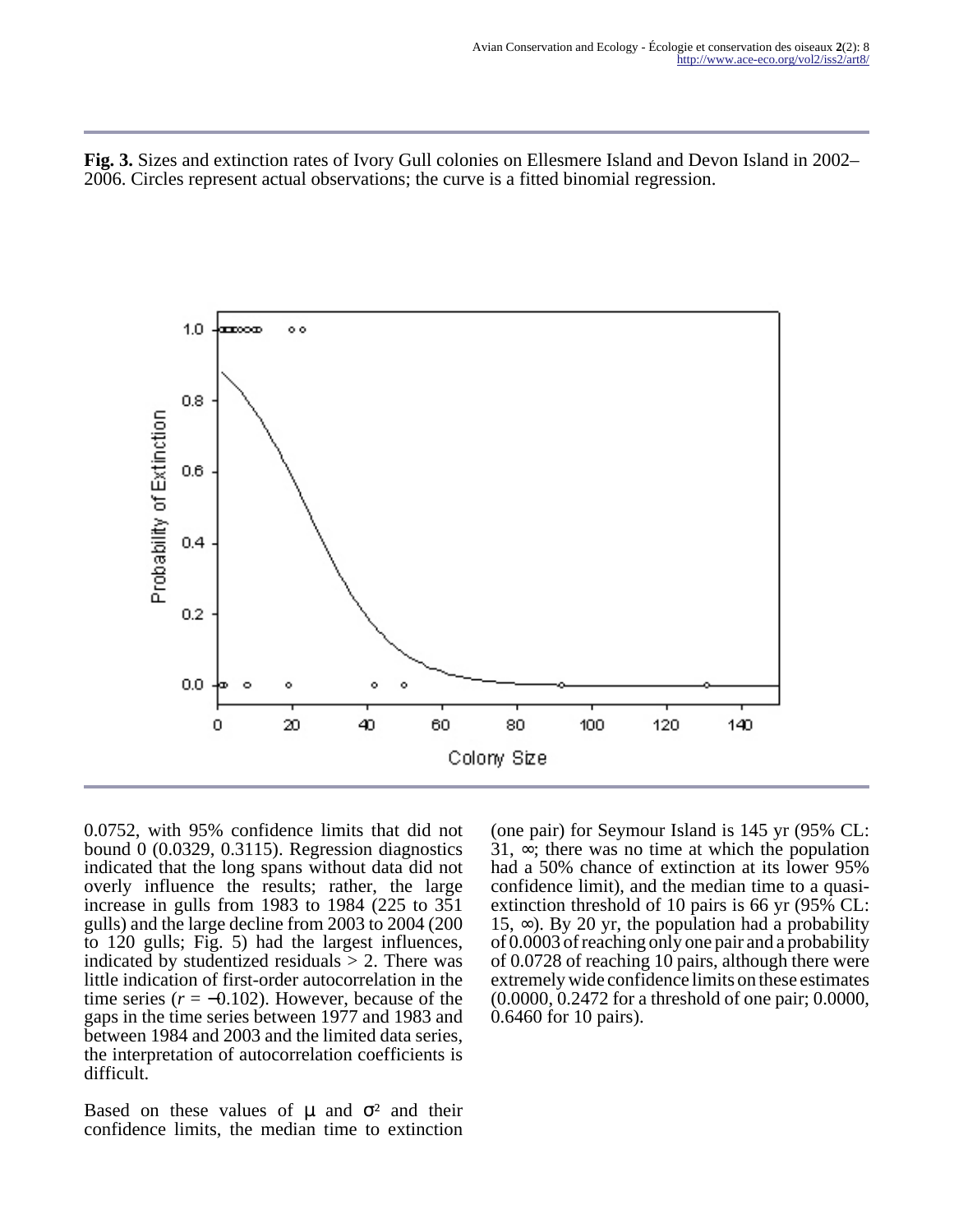**Fig. 4.** Simulation results for the overall population size of 24 Ivory Gull colonies on Ellesmere Island and Devon Island. Dashed lines indicate 10 individual runs of the model; the solid line is the mean of 5000 runs.



#### **DISCUSSION**

In the early 20th century, Ivory Gull colonies on the Brodeur Peninsula were so large that Inuit mistook them at a distance for snow (Bray 1943, Mallory *unpubl. data*). During research in the 1970s, Seymour Island supported > 200 Ivory Gull nests in three of five years (S. D. MacDonald *unpubl. data*). This situation has changed. The numbers of Ivory Gull occupying Canadian colonies have declined by more than 70% since the 1970s, a pattern that is consistent in all breeding regions and across five years of comprehensive surveys. The colony survey results corroborate information from Inuit residents of the Arctic (Mallory et al. 2003), residents of Newfoundland and Labrador (Ryan et

al. 2006), and surveys at sea (Chardine et al. 2004). Although a long-term pattern of decline was evident, certain colonies were occupied by varying numbers of gulls in successive years. A colonybased analysis proved a useful tool with which to examine the dynamics of Ivory Gull breeding populations in Canada and showed that colony extinction rates were high and increased at lower colony sizes, whereas colonization rates were very low and did not appear to be influenced by the number of nearby colonies.

Several assumptions are required when using site occupancy and colony count data to determine trends over time. In the case of site occupancy, our methods assume that occupied sites are always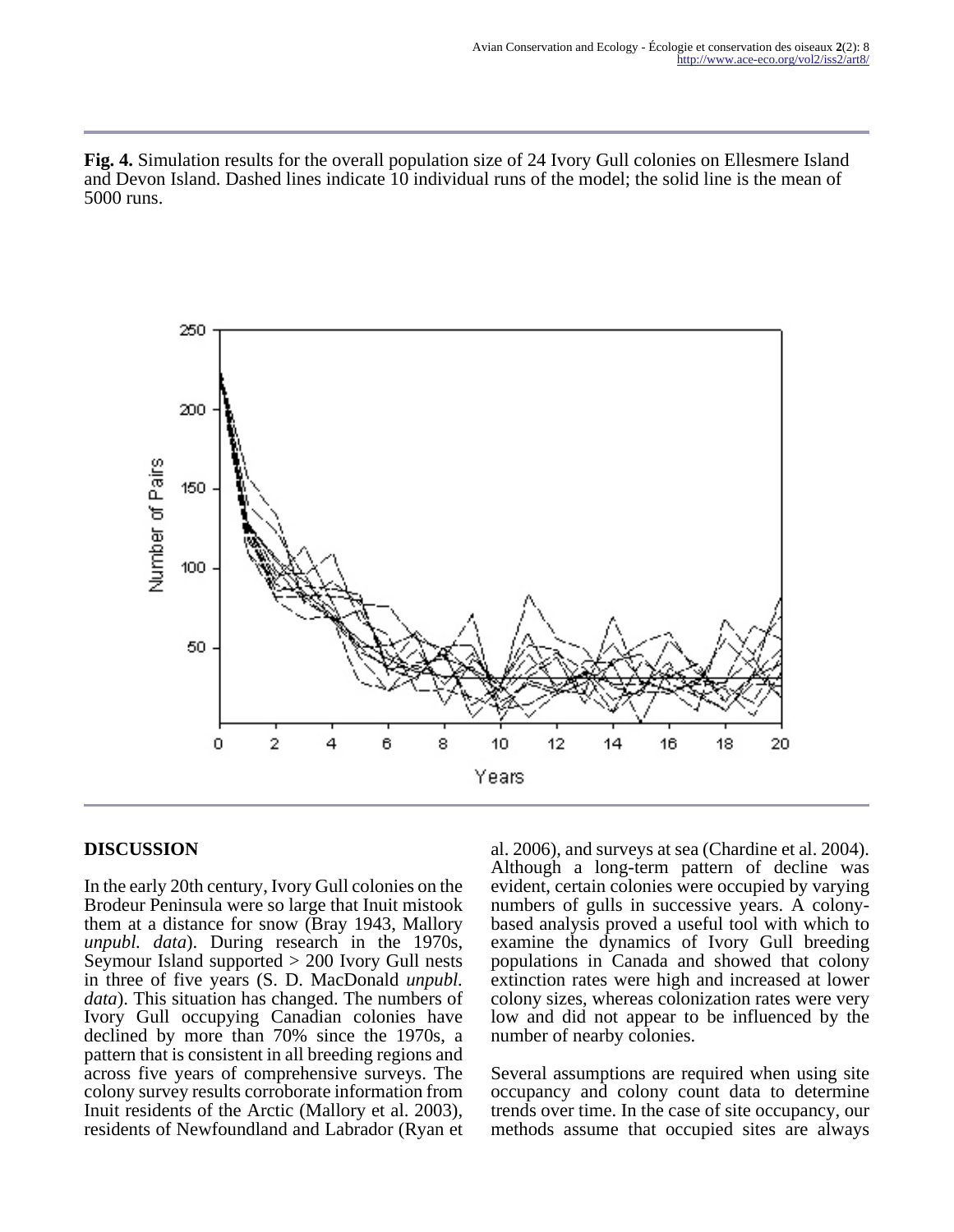**Fig. 5.** Number of Ivory Gull individuals counted on Seymour Island between 1974 and 2006. The asterisk indicates that the colony was not occupied in 2002 and thus could not be counted.



identified; otherwise, the calculated colonization rate will be biased low. Similarly, with count data, all individuals in the population may not be counted. Apparent trends in numbers of birds may simply reflect a declining ability of observers to detect birds that are present or a change in the attendance patterns of bird at the colony, e.g., in recent years the second pair member was more likely to be absent from the colony or fewer failed or nonbreeding birds were present at the colony. Although such biases are likely present in the data, they are probably not large, as Ivory Gull individuals are counted relatively easily because of their conspicuous plumage and behaviour in the relatively barren habitat in which they breed (Gilchrist and Mallory 2005). The assumption that environmental conditions will not change over the time period of the projection is likely not to hold, but without a longer time series available, it is difficult to predict

how conditions might change and how Ivory Gull might respond to these conditions. Densitydependent effects are likely to be important if the population continues to decline and will likely accelerate any declines through the Allee effect (e. g., Gilchrist 1999).

The model was not overly sensitive to the values of the colonization and extinction rates, likely because these two rates were so different. In models in which these rates are similar, changes in the values have greater effects on the model results. The size of colonies that persisted was the most sensitive parameter and delayed the population decline more than similar changes in other parameters. Given that the size of colonies that persisted was estimated based on only nine colonies, this is likely the largest source of uncertainty in the model projections.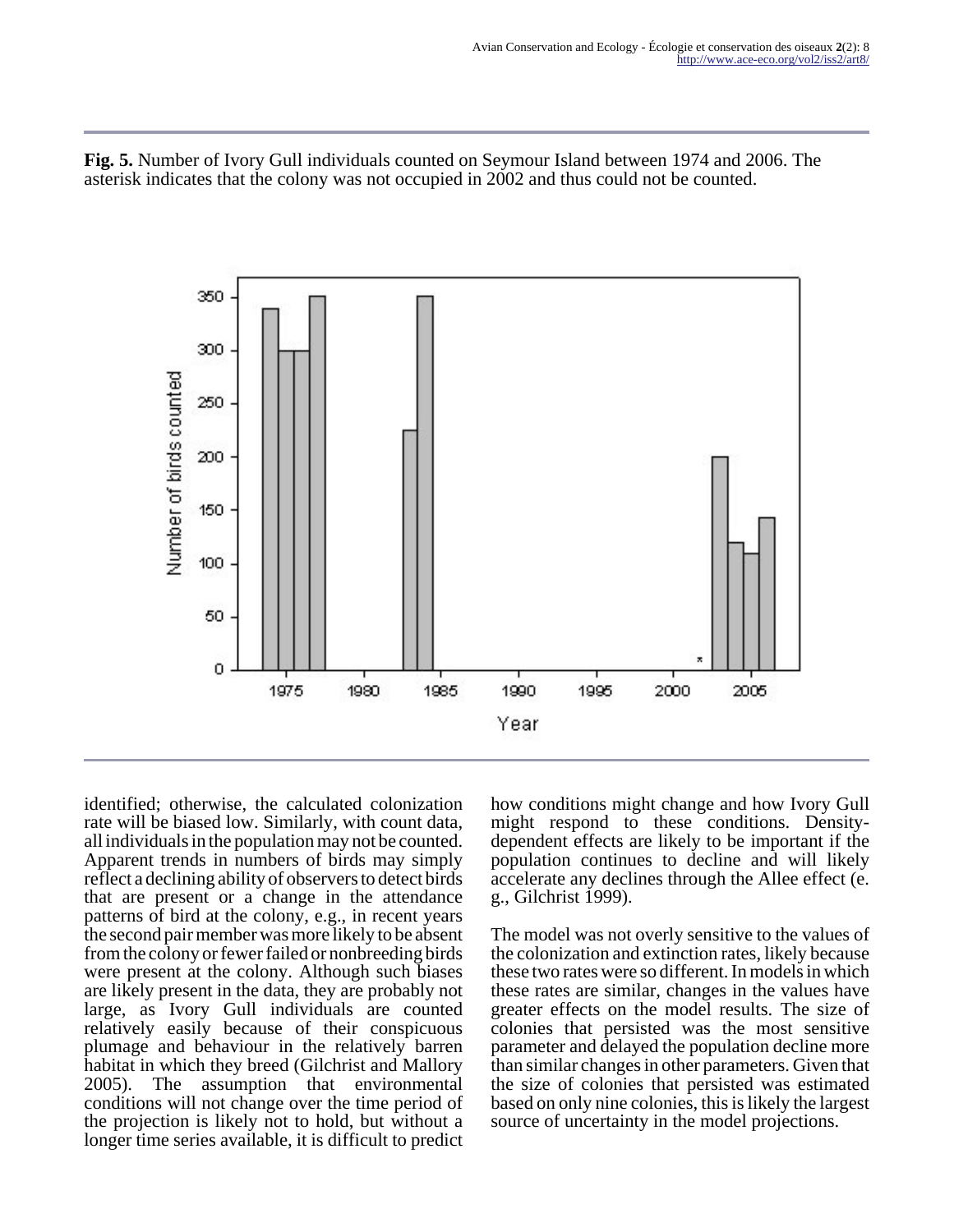A relationship between colony size and extinction or abandonment probability has been observed in other avian studies and is not unexpected (Barbraud et al. 2003, Chaulk et al. 2006). For very small colony sizes, demographic stochasticity and individual deaths of birds may lead to extinction. Further, small colonies may not be as attractive to recruiting or breeding birds, so birds settle in larger colonies (i.e., conspecific attraction; Stamps 1988). Although data were available for only 5 yr, the apparent clumping of the remaining birds breeding on southern Ellesmere Island and Devon Island, especially from 2002 to 2004, suggests that birds settle in fewer but larger colonies as the population declines. Levels of natal and breeding site fidelity are not known in this species, but in the related Black-legged Kittiwake, *Rissa tridactyla,* natal dispersal is not uncommon at local scales (e.g., tens of kilometres; Coulson and Nève de Mévergnies 1992), recruiting birds are attracted to more successful colonies, and established breeders will leave unsuccessful sites (Danchin et al. 1998).

No relationship was found between colonization rate and a measure of colony isolation (i.e., the number of colonies within 10 km). There are a number of possible reasons for this lack of relationship, including a limited sample size and/or an insufficient time series to detect a relationship. However, the estimate was close to zero and the confidence limits were wide, so there was no indication of even a weak relationship. The most obvious biological reason for the lack of a relationship is that the dispersal of breeding Ivory Gull is not limited to small distances such as 10 km. This suggests that pockets of colonies do not appear to act as units with movements of birds among them; isolated breeding sites were just as likely to be used as aggregated sites. Therefore, at the scale used in our analysis, there was no evidence of rescue effects from nearby colonies (i.e., the immigration of individuals from nearby colonies; Brown and Kodric-Brown 1977). Rescue effects in this species, if they are possible, may occur at larger spatial scales, e.g., from birds breeding further north on Ellesmere Island, western Greenland, or possibly Seymour Island.

The projections of colony dynamics based on the data collected from 2002 to 2006 show that if current conditions do not change, the population of Ivory Gull nesting on southern Ellesmere Island and Devon Island will persist only at low numbers, and this will happen relatively soon, within 10 years. An important component of the model is the

colonization rate, which was found to be quite low compared to the extinction rate. If extant colonies were missed, especially at previously unoccupied sites, then the colonization rate calculated would be biased low. However, given the extensive survey coverage of potential sites on southern Ellesmere Island and Devon Island (Gilchrist and Mallory 2005), we do not think that the colonization rate is severely underestimated. Because of the variety of uncertainties inherent in any population viability analysis, the calculated time to extinction or to a quasi-extinction threshold should not be considered absolute (Beissinger and Westphal 1998). The important point is that unless conditions change, in the near future there may not be a viable breeding population of Ivory Gull on southern Ellesmere Island and Devon Island, as is already apparently the case for the breeding population on the Brodeur Peninsula of Baffin Island.

The large colony on Seymour Island also declined slowly from 1974 to 2006 at 2.7%/yr. The estimated median time to extinction was relatively long, at 145 yr, as was the estimated time to the quasi-extinction threshold of 10 pairs, at 66 yr. Thus, unlike Devon Island and southern Ellesmere Island, there is probably sufficient time for management activities to be introduced and implemented before the population breeding on Seymour Island is perilously small. Alternatively, given the large uncertainty in the estimates of time to extinction, continued monitoring at Seymour Island may be all that is warranted in the short term to determine if the population is truly in long-term decline.

The suggestion that Ellesmere Island will be the last region to support breeding Ivory Gull is supported by the recent discovery of colonies there in 2006. These sites were not detected in previous surveys; therefore, it is not known whether some of these colonies have always been occupied or whether they constitute birds that have moved north from southern Ellesmere Island and Devon Island. If these sites have always been occupied, as suggested by the vegetation present for four of the colonies, then it simply means that the Canadian breeding population has been consistently underestimated, e. g., by up to 700 pairs in 2006. If this represents the movement of birds from southern breeding areas, it means that the apparent declines have been overestimated. However, the range contraction from southern and western breeding areas is still cause for concern because previously occupied and presumably suitable habitat is no longer being used.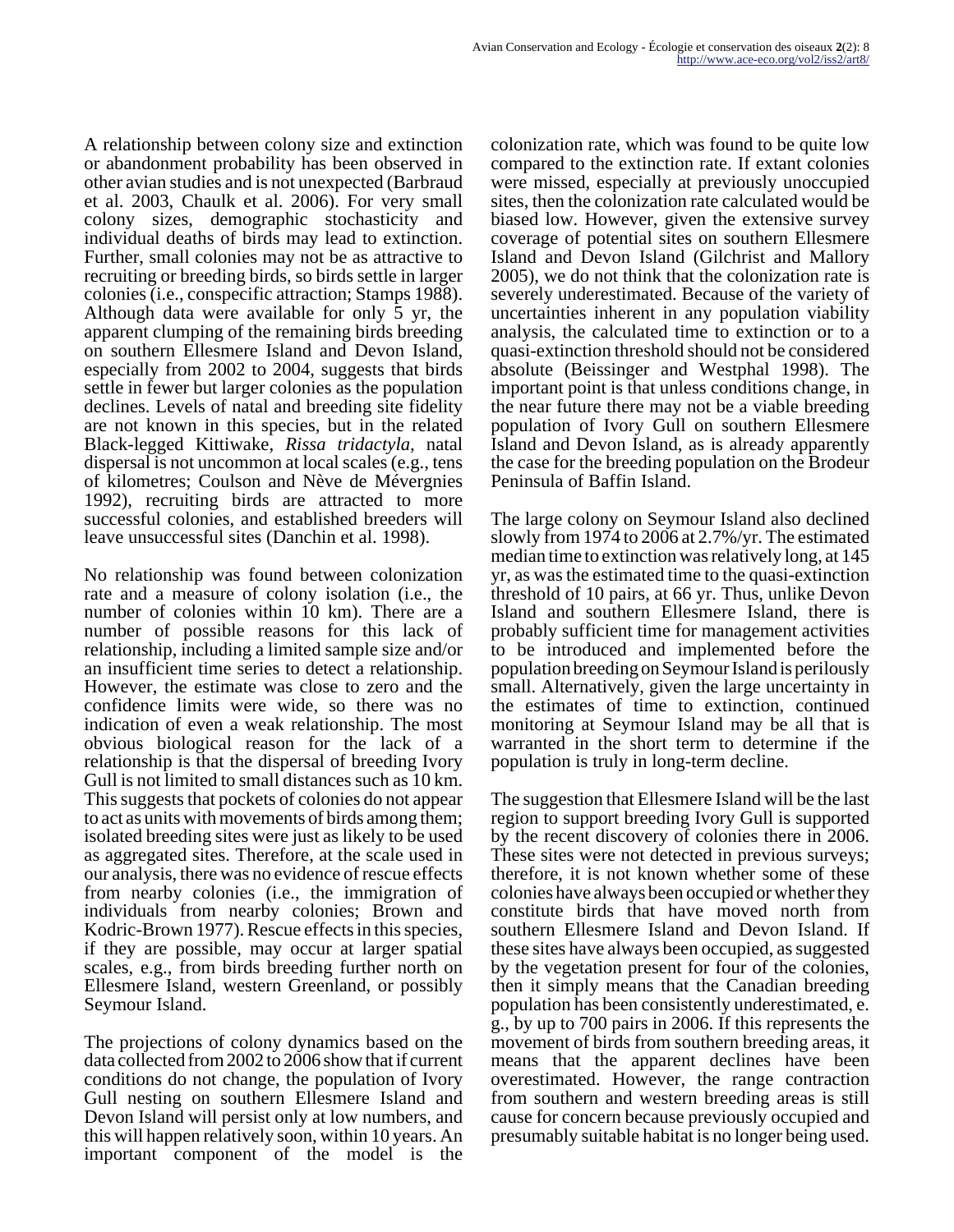A particular advantage of colony-based dynamics study is that it deals with the issue of nonbreeding and colony movement, at least within the study area, better than detailed projections based on vital rates calculated from a single study site. Extinction rates are effectively the product of nonbreeding rates and colony abandonment via dispersal, death, or both, whereas colonization rates result from the return of birds to previously abandoned colonies and new colony establishment via immigration, recruitment, or both. In studies at single sites, both nonbreeding and colony movement can lead to survival rates that are underestimated (Pradel et al. 1997) and thus population growth rates that are underestimated. Multisite studies, including assessments of movement or telemetry studies, avoid this problem, but can be expensive, time consuming, and not always practical for rare species. Specific to Ivory Gull, all of the nunatak sites are essentially inaccessible, making Seymour Island the only appropriate study site for detailed work in Canada.

# **CONCLUSION**

Overall, the models show that the Ivory Gull population breeding in Canada is at risk of local extirpation across much of its breeding range if current conditions continue. Southern areas such as the Brodeur Peninsula may already be extirpated. This continues an apparent pattern reported by Haney and MacDonald (1995), with the loss of Ivory Gull colonies previously extant in the western and northwestern Canadian Arctic archipelago. Clearly, diagnosing the cause of these declines is a priority. Human harvest (Stenhouse et al. 2004) and trace metal contamination (Braune et al. 2006) show promise as possible and avoidable causes of population decline. However, the shooting of Ivory Gull is no longer considered a major source of mortality in Canada or Greenland (it is unknown if they are shot in eastern Russia), and the reduction of trace metal contamination in the Arctic will be a long process requiring international collaboration. Several types of environmental change could be involved in the apparent declines (Gilchrist and Mallory 2005), but once again, little can be done in the short term to ameliorate climate conditions in the Arctic. Assessments of population trends and avian health from other parts of the Ivory Gull's circumpolar range would help to ascertain whether the declines in Canada are a regional issue or whether the entire global Ivory Gull population is under stress and declining.

Efforts should be made to protect existing colonies because they may provide the final refuges for this species in Canada, as well as a source of potential emigrants to colonize abandoned sites. Ivory Gull, like terns, will change breeding sites (but the distances moved tend to be limited; Bateson and Plowright 1959, Volkov and de Korte 1996), so the species appears to have the potential to colonize new sites when population numbers are sufficient. Recent genetic analyses indicate that there is little genetic structure among breeding populations of Ivory Gull in Canada, Greenland, and Norway (Royston 2007), again suggesting that dispersal and colonization is a normal part of the life history of this species. Estimates of natal and dispersal rates would be valuable for future population modelling and could lead to a better understanding of the overall risks to the Canadian population, although these estimates may have to come from other regions where larger and accessible colonies are located. It is also not known whether breeding and recruiting birds will move from flat island breeding or natal sites to cliff nesting habitat and vice versa; if they do not, there will less opportunity for population rescue. In spite of the slow decline in the last 30 yr observed on Seymour Island, which is the largest colony in Canada, projections suggest that there is sufficient time to intervene at this colony if useful and practical management actions to boost the population growth rates can be implemented. Further monitoring at this site is clearly warranted to determine if this population is truly in long-term decline.

*Responses to this article can be read online at: <http://www.ace-eco.org/vol2/iss2/art8/responses/>*

# **Acknowledgments:**

*We thank the Canadian Wildlife Service, Nunavut Wildlife Management Board, and Natural Resources Canada (PCSP) for financial and logistic support. Thanks also to J. Akearok, C. Gilbert (formerly Andersson), A. Fontaine, C. Mallory, I. Stenhouse, I. Storm, and T. Utting for assistance with surveys, and S. MacDonald and V. Thomas helpful for discussions about the status of this species.*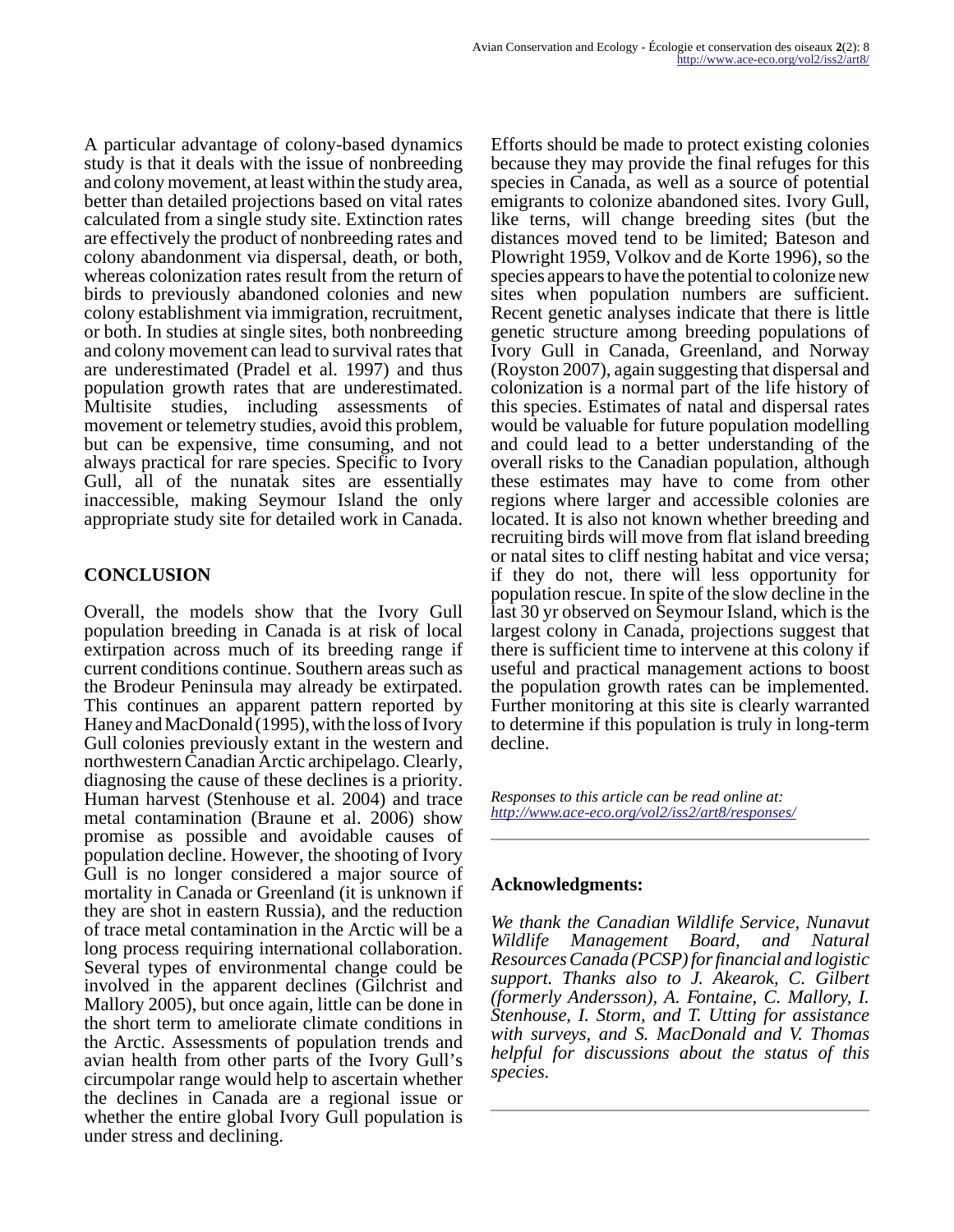### **LITERATURE CITED**

**Azzalini, A., and A. Capitanio.** 1999. Statistical applications of the multivariate skew-normal distribution. *Journal of the Royal Statistical Society Series B* **61**:579-602.

**Barbraud, C., J. D. Nichols, J. E. Hines, and H. Hafner.** 2003. Estimating rates of local extinction and colonization in a colonial species and an extension to the metapopulation and community levels. *Oikos* **101**:113-126.

**Bateson, B. P., and R. C. Plowright.** 1959. The breeding biology of the ivory gull in Spitsbergen. *British Birds* **52**:105-114.

**Beissinger, S., and D. McCullough, editors.** 2002. *Population viability analysis.* University of Chicago Press, Chicago, Illinois, USA.

**Beissinger, S., and M. I. Westphal.** 1998. On the use of demographc models of population viability in endangered species management. *Journal of Wildlife Management* **62**:821-841.

**Braune, B. M., M. L. Mallory, and H. G. Gilchrist.** 2006. Elevated mercury levels in a declining population of ivory gulls. *Marine Pollution Bulletin* **52**:969-987.

**Bray, R.** 1943. Notes on the birds of Southampton Island, Baffin Island and Melville Peninsula (with comments by T. H. Manning). *Auk* **60**:504-536.

**Brown, J. H., and A. Kodric-Brown.** 1977. Turnover rates in insular biogeography: effect of immigration on extinction. *Ecology* **58**:445-449.

**Calvert, A. M., D. L. Amirault, F. Shaffer, R. Elliot, A. Hanson, J. McKnight, and P. D. Taylor.** 2006. Population assessment of an endangered shorebird: the Piping Plover (*Charadrius melodus melodus*) in eastern Canada. *Avian Conservation and Ecology—Écologie et conservation des oiseaux* **1**(3):4. [online] URL: [http://www.ace-eco.org/vol1/](http://www.ace-eco.org/vol1/iss3/art4/) [iss3/art4/](http://www.ace-eco.org/vol1/iss3/art4/).

**Caswell, H.** 2001. *Matrix population models.* Second edition. Sinauer Associates, Sunderland, Massachusetts, USA.

**Chardine, J. W., A. J. Fontaine, H. Blokpoel, M. L. Mallory, and T. Hoffman.** 2004. At-sea observations of ivory gulls (*Pagophila eburnea*) in the eastern Canadian High Arctic in 1993 and 2002: indications of a population decline? *Polar Record* **40**:355-359.

**Chaulk, K. G., G. J. Robertson, and W. A. Montevecchi.** 2006. Extinction, colonization, and distribution patterns of common eider populations nesting in a naturally fragmented landscape. *Canadian Journal of Zoology* **84**:1402-1408.

**Committee on the Status of Endangered Wildlife in Canada.** 2006. COSEWIC assessment and update status report on the Ivory Gull *Pagophila eburnea* in Canada. Committee on the Status of Endangered Wildlife in Canada, Ottawa, Canada. Available online at: [http://www.sararegistry.gc.ca/s](http://www.sararegistry.gc.ca/status/status_e.cfm) [tatus/status\\_e.cfm](http://www.sararegistry.gc.ca/status/status_e.cfm).

**Coulson, T. G., M. Mace, E. Hudson, and H. Possingham.** 2001. The use and abuse of population viability analysis. *Trends in Ecology and Evolution* **16**:219-221.

**Coulson, J. C., and G. Nève de Mévergnies.** 1992. Where do young kittiwakes *Rissa tridactyla* breed, philopatry or dispersal? *Ardea* **80**:187-197.

**Danchin, E., T. Boulinier, and M. Massot.** 1998. Conspecific reproductive success and breeding habitat selection: implications for the study of coloniality. *Ecology* **79**:2415-2428.

**Dennis, B., P. L. Munholland, and J. M. Scott.** 1991. Estimation of growth and extinction parameters for endangered species. *Ecological Monographs* **61**:115-143.

**Erwin, R. M., J. D. Nichols, T. B. Eyler, D. B. Stotts, and B. R. Truitt.** 1998. Modeling colonysite dynamics: a case study of the Gull-billed Terns (*Sterna nilotica*) in coastal Virginia. *Auk* **115**:970-978.

**Esler, D.** 2000. Applying metapopulation theory to conservation of migratory birds. *Conservation Biology* **14**:366-372.

**Frisch, T.** 1984*a.* Geology, Prince of Wales Mountains, District of Franklin, Northwest Territories. Geological Survey of Canada, "A" Series Map, 1572A.

**Frisch, T.** 1984*b.* Geology, Makinson Inlet, District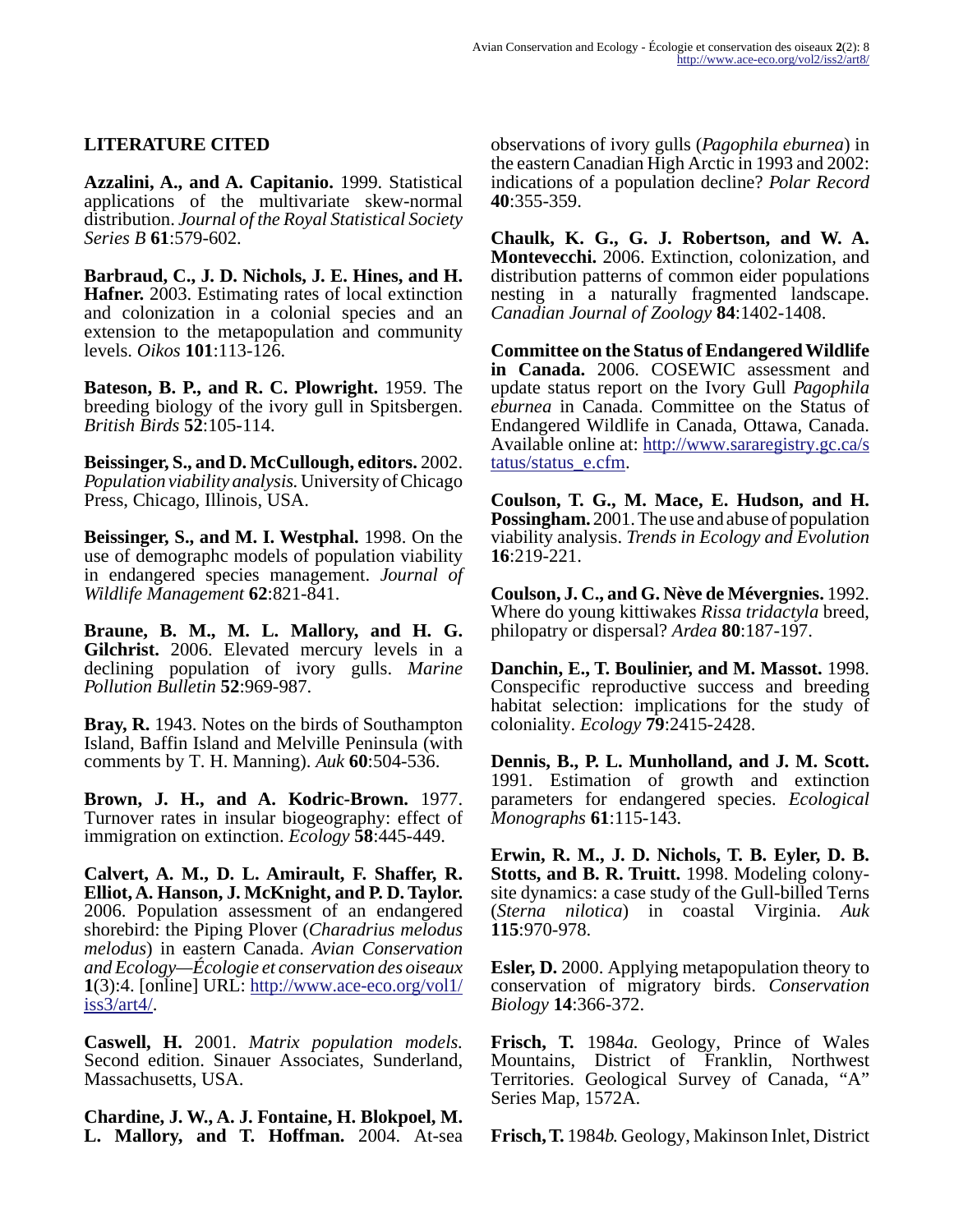of Franklin, Northwest Territories. Geological Survey of Canada, "A" Series Map, 1573A.

**Frisch, T.** 1984*c.* Geology, Devon Ice Cap, District of Franklin, Northwest Territories. Geological Survey of Canada, "A" Series Map, 1574A.

**Gilchrist, H. G.** 1999. Declining thick-billed murre *Uria lomvia* colonies experience high gull predation rates: an intercolony comparison. *Biological Conservation* **87**:21-29.

**Gilchrist, H. G., and M. L. Mallory.** 2005. Declines in abundance and distribution of the ivory gull (*Pagophila eburnea*) in Arctic Canada. *Biological Conservation* **121**:303-309.

**Haney, J. C., and S. D. MacDonald.** 1995. Ivory Gull (*Pagophila eburnea*). *In* A. Poole and F. Gill, editors. *Birds of North America,* Number 175. Academy of Natural Sciences, Philadelphia, Pennsylvania, USA, and American Ornithologists' Union, Washington, D.C., USA. Available online at URL: [http://bna.birds.cornell.edu/BNA/account/](http://bna.birds.cornell.edu/BNA/account/Ivory_Gull/) [Ivory\\_Gull/.](http://bna.birds.cornell.edu/BNA/account/Ivory_Gull/)

**Koons, D. N., J. J. Rotella, D. W. Willey, M. Taper, R. G. Clark, S. Slattery, R. W. Brook, R. M. Corcoran, and J. R. Lovvorn.** 2006. Lesser Scaup population dynamics: what can be learned from available data?. *Avian Conservation and Ecology— Écologie et conservation des oiseaux* **1**(3):6. [online] URL:<http://www.ace-eco.org/vol1/iss3/art6/> .

**Lande, R.** 1988. Demographic models of the northern spotted owl (*Strix occidentalis caurina*). *Oecologia* **75**:601-607.

**Lande, R., and S. H. Orzack.** 1988. Extinction dynamics of age-structured populations in a fluctuating environment. *Proceedings of the National Academy of Sciences* **85**:7418-7421.

**MacDonald, S. D.** 1976. Phantoms of the polar pack ice. *Audubon* **7**:2-19.

**MacKenzie, D. I., J. D. Nichols, G. B. Lachman, S. Droege, J. A. Royle, and C. A. Langtimm.** 2002. Estimating site occupancy rates when detection probabilities are less then one. *Ecology* **83**:2248-2255.

**Mallory, M. L., H. G. Gilchrist, A. J. Fontaine,**

**and J. A. Akearok.** 2003. Local ecological knowledge of ivory gulls in Nunavut, Canada. *Arctic* **56**:293-298.

**Mallory, M. L., I. J. Stenhouse, H. G. Gilchrist, and G. J. Robertson.** in press. Ivory Gull (*Pagophila eburnea*). *In* A. Poole, editor. *The Birds of North America Online.* Cornell Laboratory of Ornithology, Ithaca, New York, USA.

**Martínez-Abraín, A., D. Oro, M. G. Forero, and D. Conesa.** 2003. Modeling temporal and spatial colony-site dynamics in a long-lived seabird. *Population Ecology* **45**:133-139.

**Morris, W. F., P. L. Bloch, B. R. Hudgens, L. C. Moyle, and J. C. Stinchcombe.** 2002. Population viability analysis in endangered species recovery plans: past use and future improvement. *Ecological Applications* **12**:708-712.

**Morris, W. F., and D. F. Doak.** 2002. *Quantitative conservation biology: theory and practice of population viability analysis.* Sinauer, Sunderland, Massachusetts, USA.

**Oro, D., and G. D. Ruxton.** 2001. The formation and growth of seabird colonies: Audouin's gull as a case study. *Journal of Animal Ecology* **70**:527-535.

**Pradel, R., N. Rioux, A. Tamisier, and J.-D.** Lebreton. 1997. Individual turnover among wintering teal in Camargue: a mark-recapture study. *Journal of Wildlife Management* **61**:816-821.

**Royston, S.** 2007. *Conservation genetics of the Ivory Gull (*Pagophila eburnea*) and Ross's Gull (*Rhodostethia rosea*): genetic structure, diversity and evolutionary history.* Thesis. Memorial University of Newfoundland, St. John's, Canada.

**Ryan, P. C., M. J. Robertson, J. T. Sutton, and G. J. Robertson.** 2006. *Local ecological knowledge of Ivory Gulls in Newfoundland and Labrador.* Canadian Wildlife Service Technical Report Number 469. Canadian Wildlife Service, Mount Pearl, Canada.

**SAS Institute.** 2004. *SAS/STAT® 9.1 user's guide.* SAS Institute Inc., Cary, North Carolina, USA.

**Stamps, J. A.** 1988. Conspecific attraction and aggregation in territorial species. *American Naturalist* **131**:329-347.